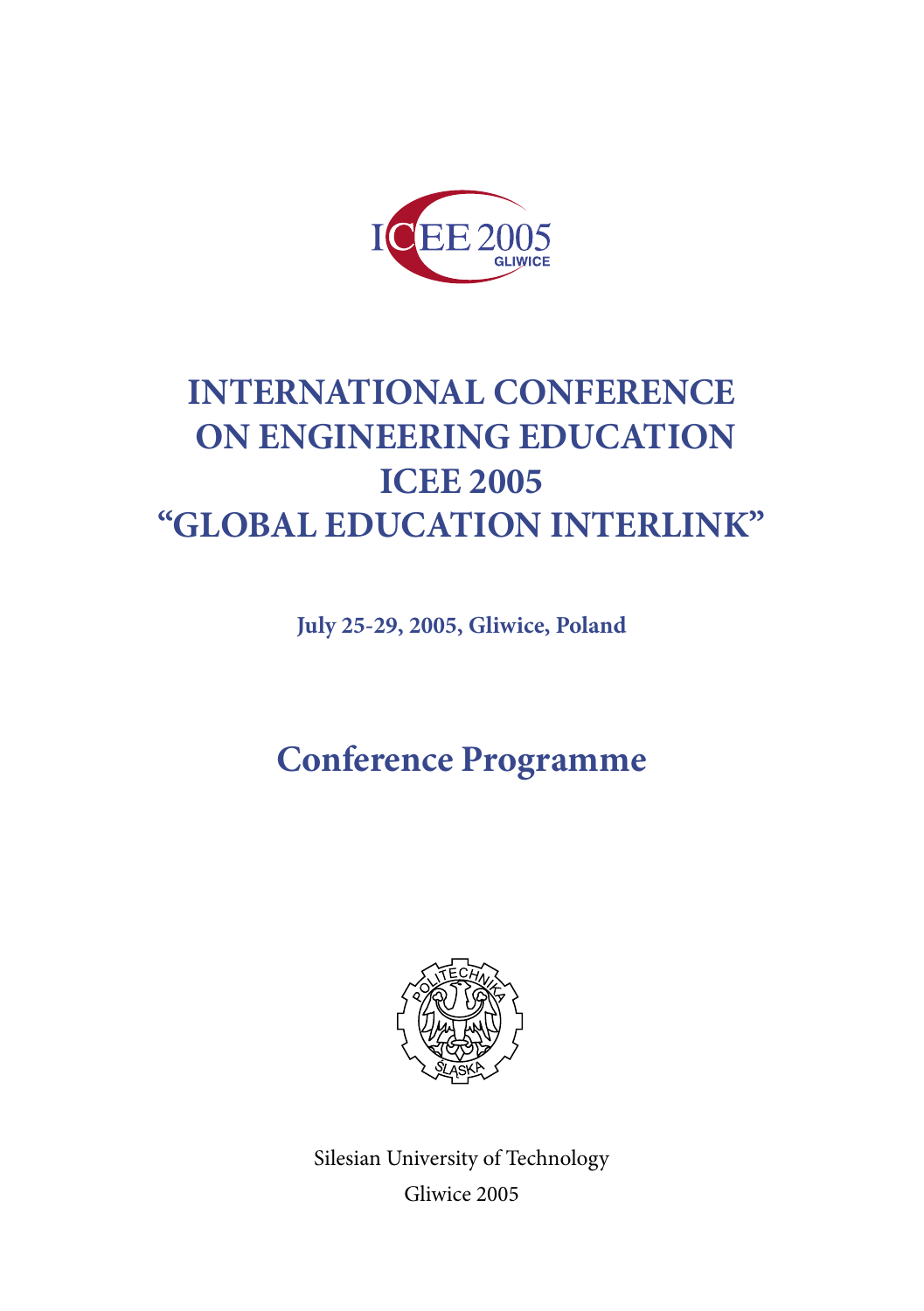© Silesian University of Technology Akademicka 2a 44-100 Gliwice, Poland

**Editors** Jerzy Mościński Danuta Obracaj

**Design and preparation for printing** IDO

Gliwice, July 2005

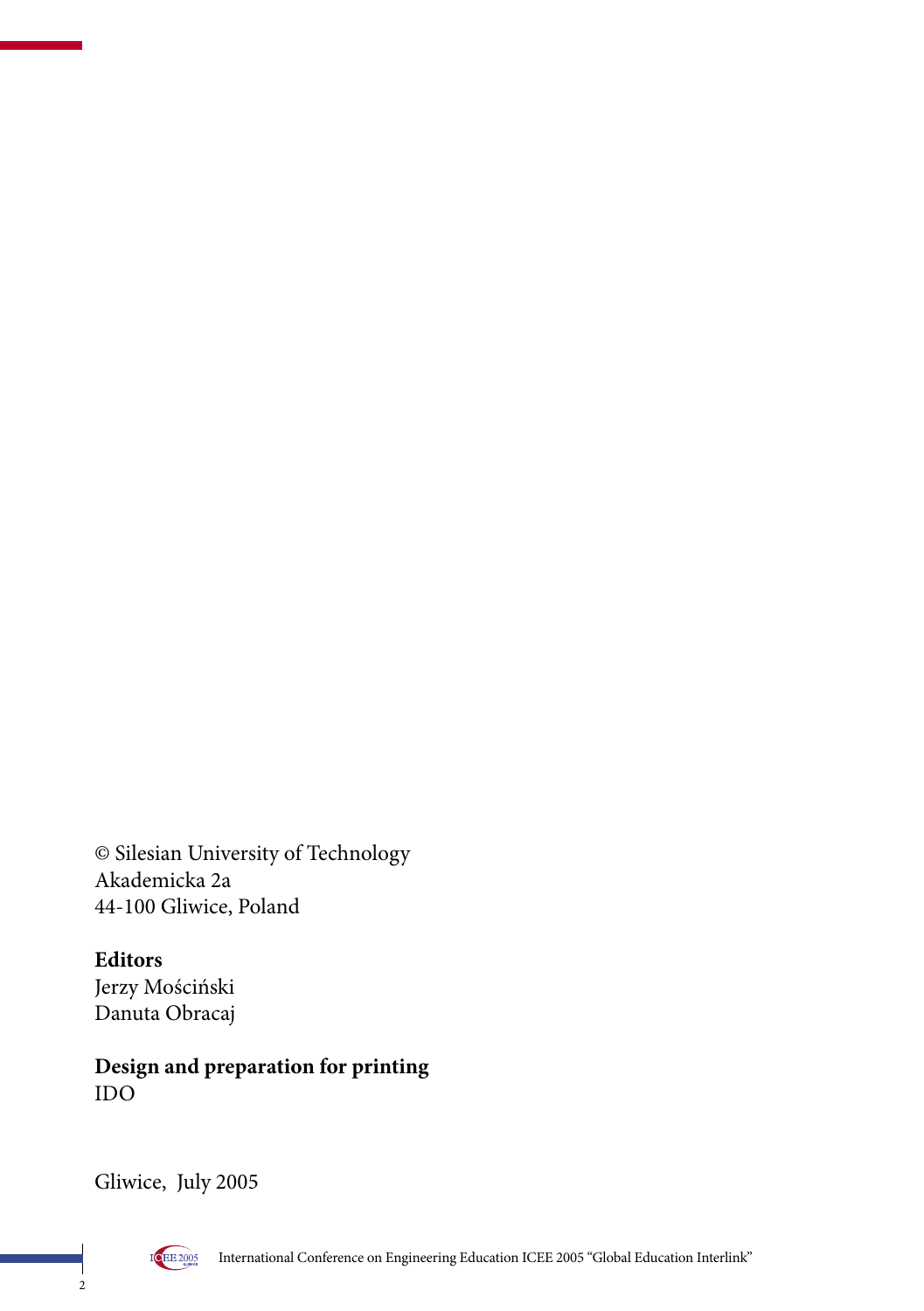#### **Dear Colleagues,**

It is my great pleasure to welcome all the participants of the ICEE 2005 Conference. There are almost four hundreds of us this year – engineers, university staff members, industry representatives – which proves the esteem of the ICEE meetings. Since I have been personally involved in the ICEE Conferences for many years, let me express my joy of meeting the friends I have befriended at all ICEE and ICEER conferences sites. I am delighted to welcome all the accompanying persons, whose contribution to the conference is significant and their presence is extremely stimulating.

The ICEE 2005 Conference is hosted by the Silesian University of Technology (SUT), in the year of 60th anniversary of its establishing.



With its main base in Gliwice in the Upper Silesia region, this University has been playing one of the most important roles in the engineering education in Poland since its beginning in 1945. Today the SUT is a self-governing state university offering various engineering courses at 12 basic faculties. Employing over 2200 academics, the University trains over 25.000 daytime students and offers also evening and extramural courses. Industry of the whole country and in particular branches presented in Upper Silesia region benefit from our graduates and from the research work carried out here.

All sessions, workshops and exhibitions will be organised at the Education and Congress Centre in the middle of the Silesian University of Technology campus. The conference reception and cultural events will be held at picturesque historical places in Gliwice, whereas the ICEE 2005 banquet attendants will have the opportunity to spend the most interesting evening at the Toszek medieval castle. All conference participants are invited to visit the old capital of Poland – Kraków, one of the most famous and glorious towns in Europe for its historic and architectural values, together with the nearby magnificent salt mine Wieliczka. The whole day visit, included in the conference fee, is scheduled on Thursday, July 28, and culminates in the dinner at Zalesie grange, close to Kraków as well as to Tatra mountains.

The Conference was created by people and the main contributors should be applauded, even though they would never be properly rewarded. In particular, I would like to express our highest thanks to Win Aung, as well as other iNEER and ICEE/ICEEE Steering Committees members, whose support was invaluable. I also wish to thank the Organizing Committee and all the University staff members who have assisted in the preparation of the Conference.

During the Conference we will have the opportunity of tracing innovating ideas, sharing our experience, exchanging views as well as making friends, learning different cultures and visiting interesting places. I hope that all of us will have a fruitful and enjoyable time during the Conference. Enjoy your time at the Conference and your stay in Poland!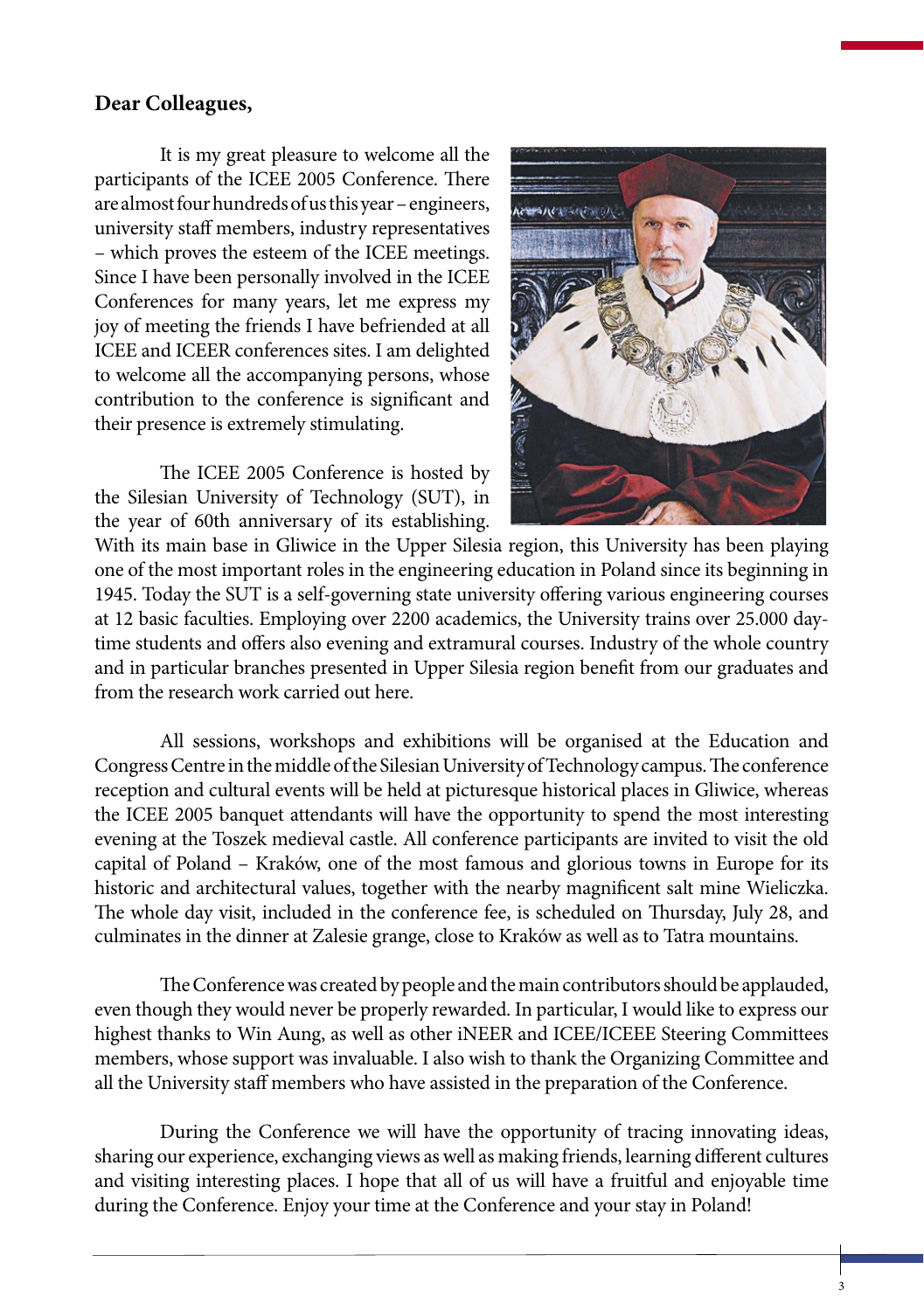#### **GENERAL CHAIR**

**Wojciech Zieliński** Silesian University of Technology Gliwice, Poland

#### **ORGANIZING COMMITTEE CHAIR**

**Jerzy Mościński** Silesian University of Technology Gliwice, Poland

#### **INTERNATIONAL STEERING COMMITTEE**

Robert Altenkirch, USA Tim Anderson, FL, USA Win Aung, USA Anna Błach, Poland Tomas Cermak, Czech Rep. Yuriy Chebotarevsky, Russia Juh-Wah Chen, USA Trond Clausen, Norway Eric Dagless, UK Melvyn Dodridge, UK Radim Farana, Czech Rep. Saul K. Fenster, USA Dennis Gillet, Switzerland Ana Gimeno-Sanz, Spain Peter Hicks, UK Rainer Hinrichs, USA Michael Hoffmann, Germany Vic Ilic, Australia Wayne Johnson, USA Ramiro Jordan, USA Vladimir Kebo, Czech Rep. Kwang-Sun Kim, Korea Robert King, Australia Peter Lee, USA John Mead, USA

Jiun-Jih Miau, Taiwan Oleg Minayev, Ukraine Lueny Morell, Puerto Rico Jerzy Mościński, Poland Justo Nieto, Spain Shan-Hwei Ou, Taiwan Rolf Palmgren, Norway Ana Pavani, Brazil Vaclav Roubicek, Czech Rep. Hamadou Saliah-Hassane, Can. Luis M. Sanchez Ruiz, Spain Frode Eika Sandnes, Norway Luiz Scavarda, Brazil Andreas Schlachetzki, Germany Victor Schutz, USA Remigiusz. Sosnowski, Poland Kenjiro Suzuki, Japan George Swisher, USA Ramon. Vásquez-Espinosa, PR Bernardo. Wagner, Germany Che-Ho. Wei, Taiwan Gunter Weiss, Germany Andreas Wild, Germany Wojciech Zieliński, Poland Lidia Żakowska, Poland

#### **HONORARY COMMITTEE**

Lechosław Jarzębski Wojewoda Śląski

Mirosław Sawicki Minister Edukacji Narodowej i Sportu Michał Kleiber Minister Nauki i Informatyzacji Michał Czarski Marszałek Województwa Śląskiego



4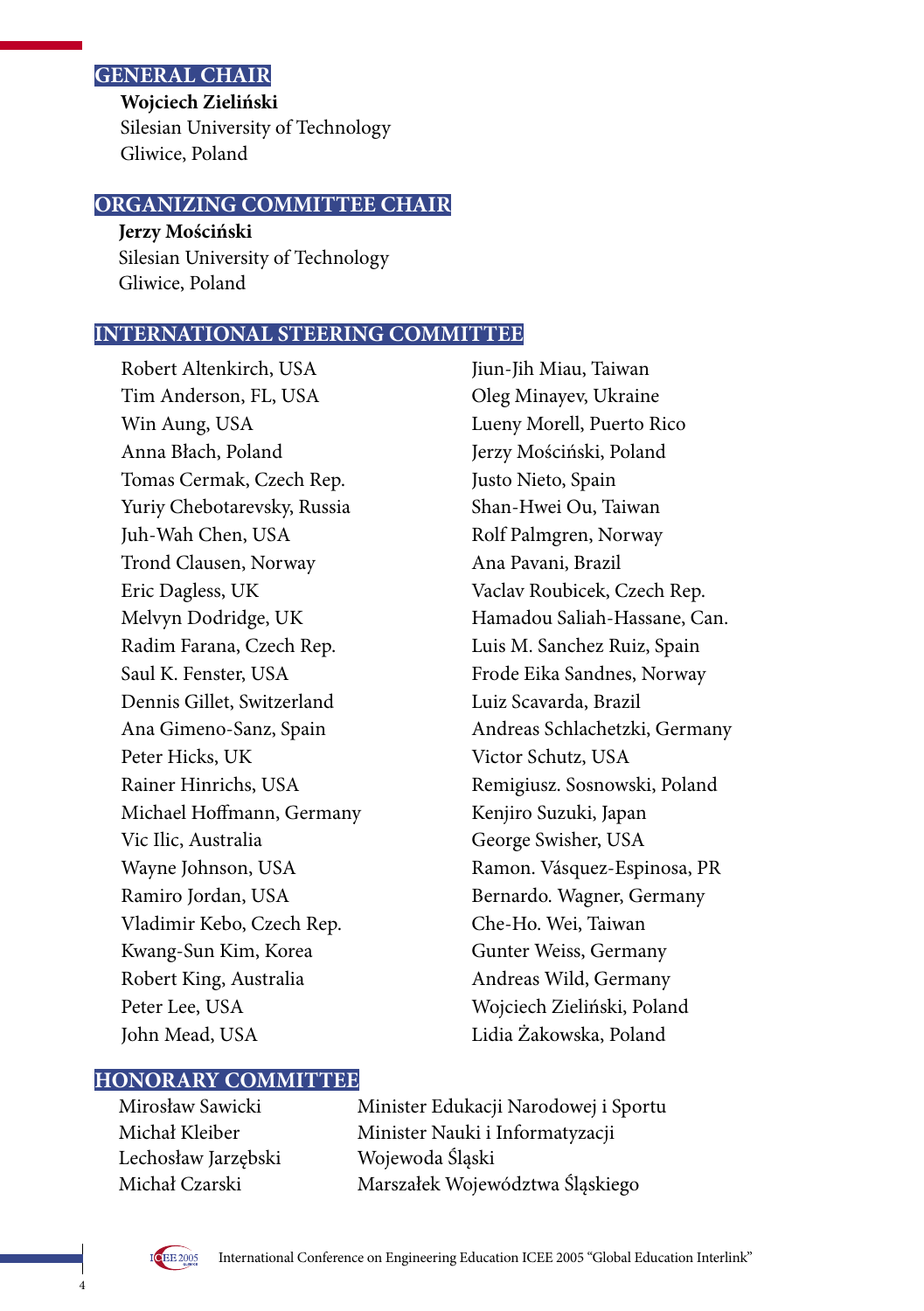#### **NATIONAL ORGANIZING COMMITTEE**

| Wojciech Zieliński   | Politechnika Śląska                             |
|----------------------|-------------------------------------------------|
| Marian Dolipski      | Politechnika Śląska                             |
| Wojciech Cholewa     | Politechnika Śląska                             |
| Ryszard K. Wilk      | Politechnika Śląska                             |
| Marcin Chrzanowski   | Politechnika Krakowska                          |
| Piotr Wach           | Politechnika Opolska                            |
| Jerzy Dembczyński    | Politechnika Poznańska                          |
| Tadeusz Luty         | Politechnika Wrocławska                         |
| Marek Trombski       | Akademia Techniczno-Humanistyczna Bielsko-Biała |
| Ryszard Tadeusiewicz | Akademia Górniczo-Hutnicza, Kraków              |
| Janusz Piechocki     | Uniwersytet Warmińsko-Mazurski                  |
| Bogusław Smólski     | Wojskowa Akademia Techniczna                    |
|                      |                                                 |

5

#### **ORGANIZING COMMITTEE**

Jerzy Mościński Danuta Obracaj Joanna Bzówka Piotr Fedeliński Jarosław Figwer Dorota Kopyto Andrzej Latko Marcin Maciążek Katarzyna Mościńska Piotr Ostrowski Monika Sroka-Bizoń Leszek Szojda Maria Gałuszko Helena Krakowiak Joanna Denkowska Anna Gontarczuk Janina Kwiatkowska Katarzyna Markiewicz Anna Ober Helena Papkala Dominika Raróg Ewa Zawadiak

#### **TECHNICAL COMMITTEE**

Jerzy Mościński Piotr Fedeliński Jarosław Figwer Marcin Maciążek Zbigniew Ogonowski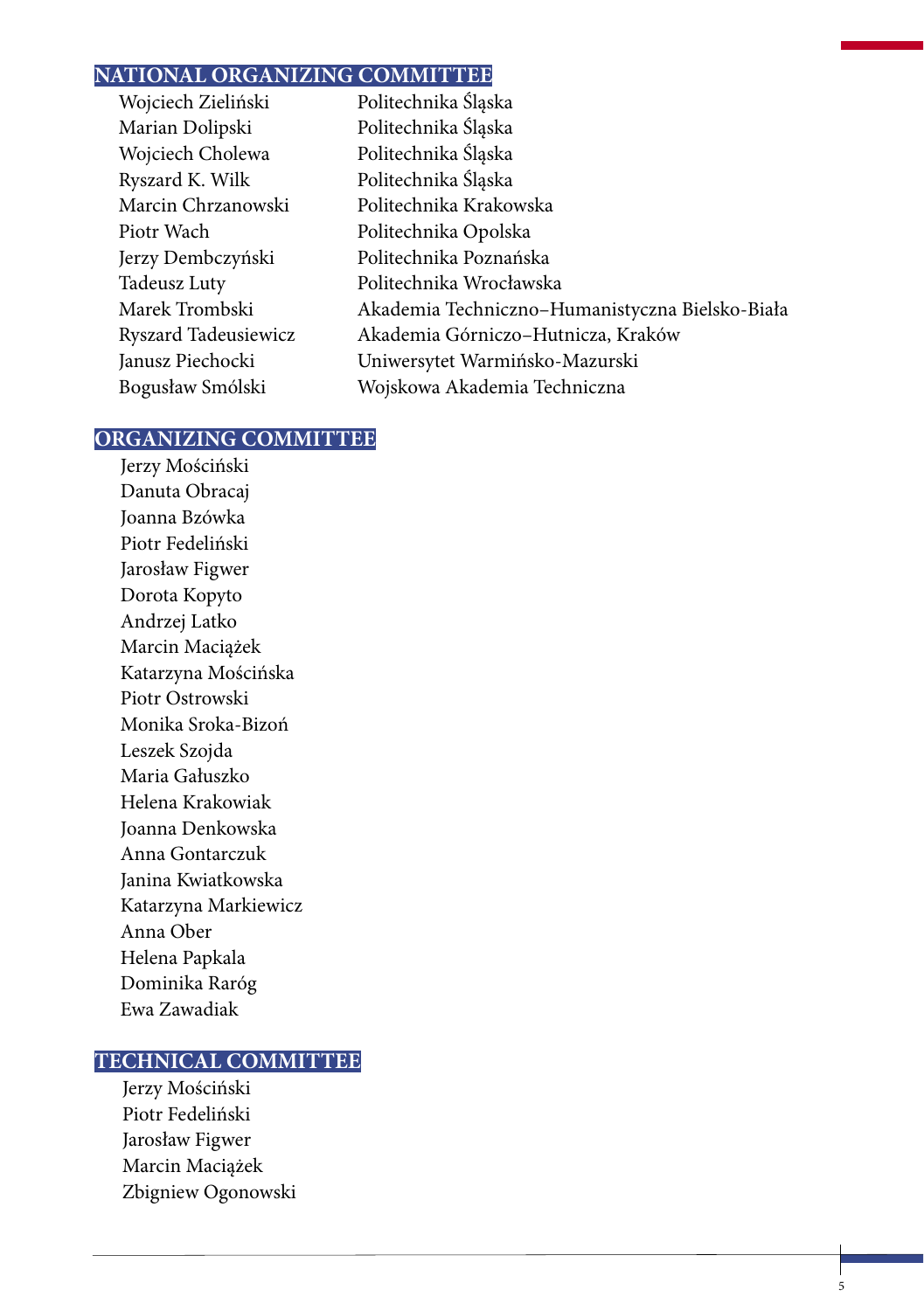#### **INFORMATION FOR ICEE 2005 PRESENTERS**

#### **ORAL PRESENTATION GUIDELINES**

The total time limit for a speaker is 15 minutes, of which 12 are assigned for presentation and 3 for discussion. All session rooms are equipped with a personal computer (Microsoft Windows 2000/XP operating system, PowerPoint 2000/XP program, CD-ROM, USB port) and data projector. If you need an overhead projector for transparencies please let us know at least one day in advance. There will be internet access (including wireless) during presentation.

If your presentation was sent by e-mail early enough to be placed on the conference CD-ROM, it will be put on the computer by the conference staff. Otherwise please provide the conference staff with your presentation (CD, USB) at least 20 minutes before your session. Please report to the session Chairperson 10 minutes before the session.

#### **POSTER PRESENTATION GUIDELINES**

The authors will be provided with stands for A0 posters ( $108 \text{cm} \times 78 \text{cm}$ ), portrait orientation. The posters should be printed in advance. Please, make your presentation interesting and legible from distance – use large fonts, include graphs and figures. Assemble the display about an hour before the poster session opens. Be present till the end of the session in order to answer questions and exchange ideas.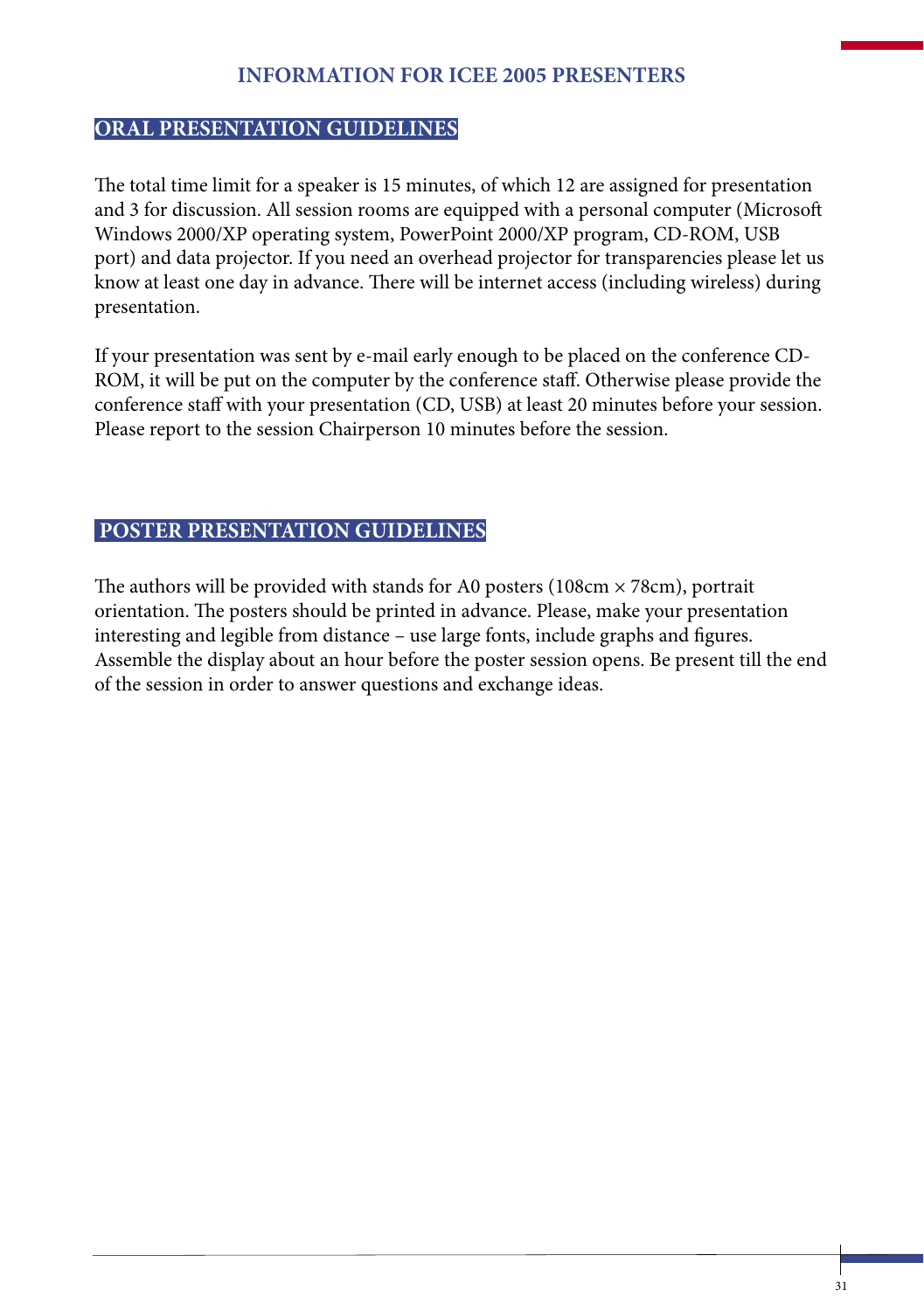# **PRINCIPAL SPONSORS**

| POLISH MINISTRY OF NATIONAL<br><b>EDUCATION AND SPORT</b>                         |                                                                                      |
|-----------------------------------------------------------------------------------|--------------------------------------------------------------------------------------|
| <b>INTERNATIONAL NETWORK</b><br>FOR ENGINEERING EDUCATION<br><b>AND RESEARCH</b>  | <sub>ternational Net<sub>wor</sub></sub><br><sub>Edu</sub> cation & Res <sub>e</sub> |
| <b>COLLEGE OF ENGINEERING</b><br>AT UNIVERSITY OF FLORIDA                         |                                                                                      |
| HEWLETT-PACKARD CORPORATION                                                       |                                                                                      |
| DEPARTMENT OF ENGINEERING<br>EDUCATION, COLLEGE OF ENGINEERING,<br>VIRGINIA TECH. | Virginia<br>Tech                                                                     |
| <b>FIAT AUTO POLAND</b>                                                           | F/T/AT<br><b>Fiat Auto Poland</b>                                                    |
| <b>GZE S.A. GLIWICE</b>                                                           |                                                                                      |
| <b>INT TRAVEL KATOWICE</b>                                                        |                                                                                      |
| POLSKIE RADIO KATOWICE                                                            | <b>Polskie Radio<br/>KATOWICE</b>                                                    |

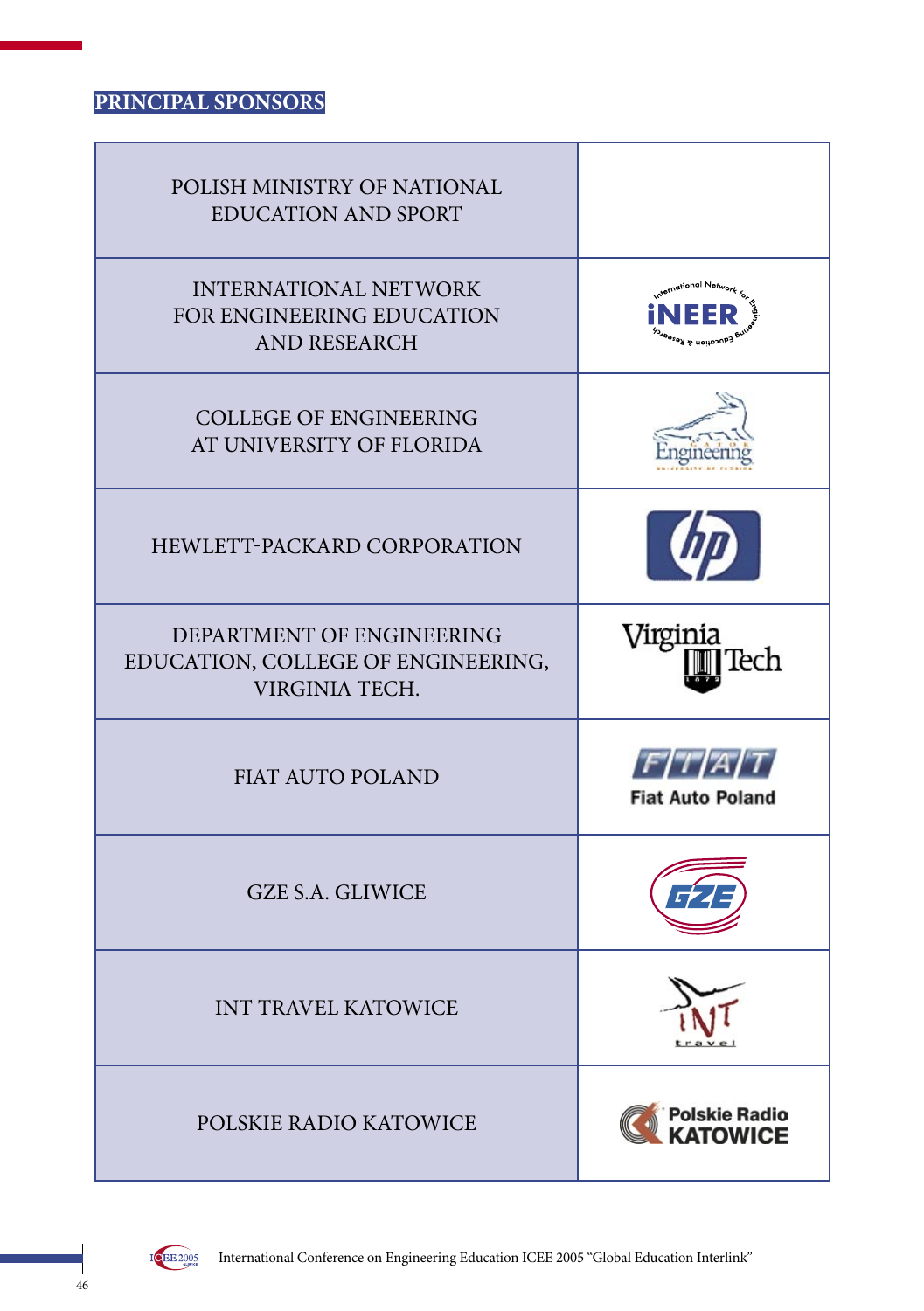

# **VOLUME 1**

#### **ACCREDITATION AND QUALITY ASSESSEMENT**

| 1. Alexander I. Chuchalin, Yuri P. Pokholkov, Oleg V. Boev, Sergey B.           |         |
|---------------------------------------------------------------------------------|---------|
| Mogilnitsky - Quality Assurance and Accreditation of Engineeering Programmes    |         |
| in Russia                                                                       |         |
| 2. Babak D. Beheshti, Edward A. Nelson, Heskia Heskiaoff - Program              | Page 9  |
| Assessment with Emphasis on Outcome Oriented Measures                           |         |
| 3. Carlos Sá Furtado - An Evaluation Process of the University Engineering      |         |
| Degrees: the Portuguese Case                                                    |         |
| 4. Viktor Polezhaev, Maria Polezhaeva - Testing as an Instrument of Educational | Page 22 |
| Process Improvement in Technical University                                     |         |
| 5. Iring Wasser - European Accredited Engineer                                  | Ğ       |
| 6. Adel Khalil, Nabil Abdel Monem and El-Sayed Abou-El-Kassem - Improving       | Page 31 |
| Quality of Engineering Education at Cairo University                            |         |
| 7. Tetsuro Furukawa, Masakatsu Matsuishi, Shigeo Matsumoto, Kazuya              | Á       |
| Takemata, and Taketo Yamakawa - A Study on Evaluating the Quality of Group      |         |
| Study $(2)$                                                                     |         |
| 8. Mandy Liu, Pei-Fen Chang - Engineering Education in Taiwan: The Status of    | Page 40 |
| Engineering Programs and the Development of Accreditation System                |         |
| 9. Jindřich Černohorský, Marek Penhaker, Hana Sochorová. Petr Tiefenbach -      | Page 49 |
| "Biomedical technologies" - a New Branch of Bachelor Study                      |         |
| 10. Liudmila Polezhaeva, Maria Polezhaeva - Estimation of Pedagogical           | Page 54 |
| <b>Processes Quality</b>                                                        |         |
| 11. Hasan Sevim - Selection of General Education Courses for Engineering        |         |
| Students                                                                        |         |

#### **BIOTECHNOLOGY AND ENVIRONMENTAL PROTECTION**

| 1. Mustafa al-Sudani - Incomplete Combustion in Power Generation Utility         | Page 64 |
|----------------------------------------------------------------------------------|---------|
| 2. Mustafa al-Sudani - Water System Control & Protection Device                  | Page 71 |
| 3. Alexey K. Barsukov, Vitaly A. Zhuravlev, Sergey S. Savinsky, Andrey V.        | Page 76 |
| Barmin, Alexandr I. Kuznetsov, Olga Yu. Nesterova, Olga V. Kozhevnikova,         |         |
| Svetlana A. Ushnurtseva, Evgeny N. Zhelyshev - Informational Priority of         |         |
| International Development of Socially Useful Biotechnology                       |         |
| 4. Szu-chia Lo - Patent Analysis of Genetic Engineering Research in Japan, Korea |         |
| and Taiwan – Assessment of the Research                                          |         |
| 5. Tudor Sajin - Creation of Biologically Active Aerosols by Method of           | Page 89 |
| Electroactivation and Atomization of Water in Electric Field                     |         |

#### **BIOTECHNOLOGY EDUCATION AS AN INTERDISCIPLINARY FIELD** BETWEEN ENGINEERING AND SCIENCE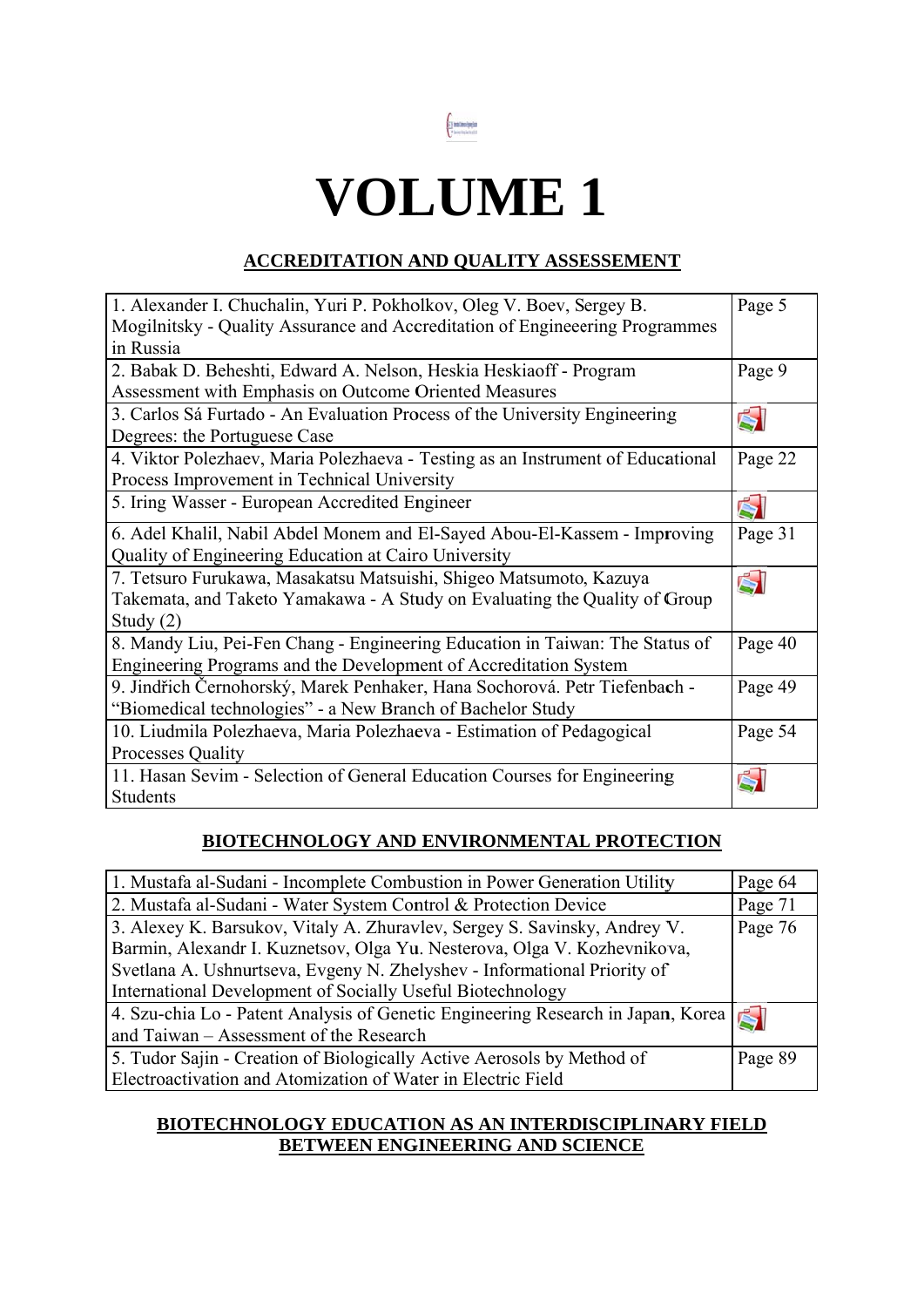| 1. Lorenzo Saliceti-Piazza, Rosa Buxeda - A New Paradigm: Bringing Biology  | Page 103 |
|-----------------------------------------------------------------------------|----------|
| and Chemical Engineering in Each Other's Classrooms                         |          |
| 2. Ming-Yih Lee, Chung-Hsien Kuo - Education Resource Integration Network   | Page 108 |
| With Academic-Industry Collabration In Medical Mechatronics                 |          |
| 3. Lorenzo Saliceti-Piazza, Rosa Buxeda - Industrial Biotechnology: A Major | Page 118 |
| Driver for the Development of a Knowledge-Based Economy in Puerto Rico      |          |
| 4. Jarka Glassey - Teaching the Teachers – Way Forward in Training a New    | Page 123 |
| <b>Generation of Life Science Engineers?</b>                                |          |

# **BOLOGNA DECLARATION IMPLEMENTATION**

| 1. Enrique Ballester, Ana Gimeno, Elías Hurtado, Luis M. Sánchez-Ruiz -        |          |
|--------------------------------------------------------------------------------|----------|
| Implementing the European Higher Education Area at the Universidad Politécnica |          |
| de Valencia (Spain)                                                            | Page 130 |
| 2. Yuriy Rudavskyy, Petro Kostrobiy, Yuriy Rashkevych, Orest Lozynskyy: On     |          |
| the Problems of Reforming Higher Engineering Education in Ukraine in the       |          |
| Context of the Bologa Declaration                                              |          |
| 3. Jerzy Swiatek: Ph.D. Study – Third Level Engineering Education Program      | Page 138 |
| 4. Eduardo Vendrell, Emilio Sanchis- The Informatics Engineering Programme     |          |
| Adaptation to the European Higher Education Area at the Faculty of Computer    |          |
| Science of Valencia                                                            |          |
| 5. Johannes Steinschaden - A Bachelor's Program at Vorarlberg University of    |          |
| Applied Sciences According to the Bologna Declaration                          | Page     |

### **COLLABORATION BETWEEN ENGINEERING AND EDUCATION FACULTY**

| 1. Guillaume Alinier, Nandini Alinier - The OSTE: Objective Structured             |          |
|------------------------------------------------------------------------------------|----------|
| <b>Technical Examination for Engineering Students</b>                              |          |
| 2. Vinod K. Lohani - Transformation of a Freshman Year Engineering Course          |          |
| 3. Gunnar Andersson, Sissel Larsen, Wu Hong - Learning Communication Skills        | ŚI       |
| through Non-verbal Interactions and Process Analysis - A None-traditional ICT      |          |
| related Teaching Approach for Teaching Education                                   |          |
| 4. Kathleen M. Leonard, Pamela J. Behrens - Integrating Literature in an           | Page 169 |
| Undergraduate Environmental Engineering Design Course to Enhance Technical         |          |
| <b>Writing Ability</b>                                                             |          |
| 5. Michael H.W. Hoffmann - Learning as a Feedback-Control Process                  | $\leq$   |
| 6. Sandra Grijzenhout - Engineering Village 2 – Effective Tool for Engineering     | Page 180 |
| <b>Education and Research</b>                                                      |          |
| 7. Zacchaeus Oyedokun - Factors Affecting Selection of Teaching Strategy in an     |          |
| Emerging Institution of Higher Learning with Heterogeneous Learner-Teacher         |          |
| Outlook                                                                            |          |
| 8. Ales Sliva, Jiri Zegzulka, Jaromir Polak, Co-operation of Ph.D. Candidates on a | Page 189 |
| Post-Doc. Project Sponsored by the Czech Science Foundation (GA CR)                |          |
| 9. Glennelle Halpin, Gerald Halpin, Larry Benefield - Collaboration Between        | Page 193 |
| Engineering and Education Faculty: A Key to Student Retention                      |          |
| 10. Antonio Jose Caulliraux Pithon, Marina Rodrigues Brochado - CSCW: A            | 51       |
| Formation Support Tool of the Engineer                                             |          |
| 11. Manuela Nechita, Ioan Tarau - The Nexus of Spatial Intelligence and Logical-   |          |
| Mathematical Intelligence                                                          |          |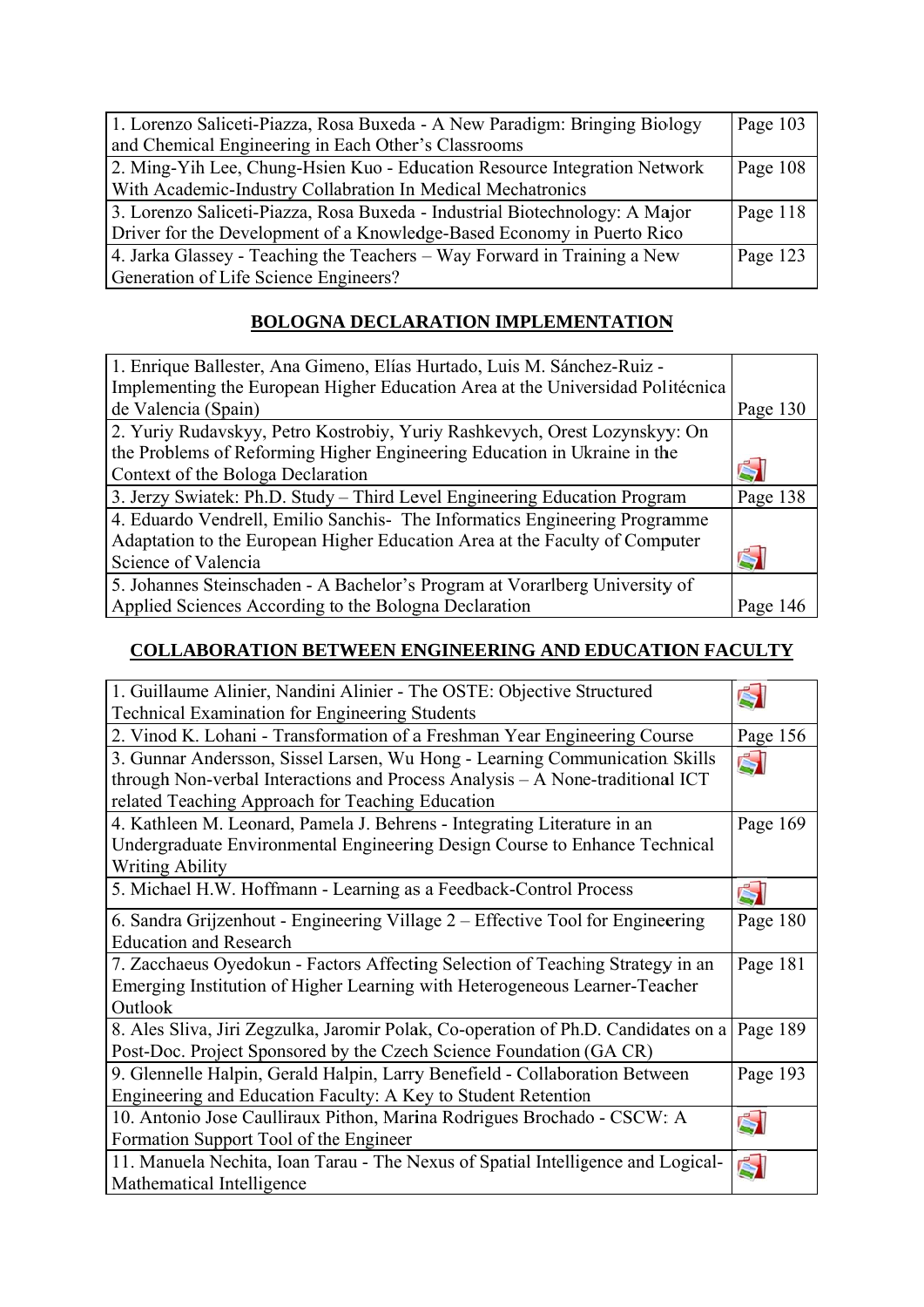## **COLLABORATION BETWEEN UNIVERSITIES AND INDUSTRY**

| 1. Shen-Yung Lin - The Effect of Process Variables on Surface Grinding of<br>SUS304 Stainless Steel      | ŚI       |
|----------------------------------------------------------------------------------------------------------|----------|
| 2. Anna M. C. Pretorius, Philippus P. Pretorius - Predicting the success rate of<br>engineering students | Ś        |
| 3. Petr Wolf - IS/IT Supports Process Management                                                         | Page 224 |
| 4. Václav Roubíček, Tomasz Wiltowski, Helena Raclavska - Collaboration                                   | Page 228 |
| between SIU Carbondale and Technical University of Ostrava - Utilization of                              |          |
| Biomass and Mixtures for the Gas Production                                                              |          |
| 5. Aurobinda Chatterjee, Vinay Pathak, Surya Prakash, Phalguni Gupta, Sanjay G.                          | Page 232 |
| Dhande - Digital Technology and Heritage - An Approach of New Age                                        |          |
| <b>Technology towards Preservation</b>                                                                   |          |
| 6. Huang Xing-mei, Qing Hai-ge, Zhong Zhi-hua - Calculation and Programming                              | Page 238 |
| of Pressing-poles in Sheet Metal Forming                                                                 |          |
| 7. Dagmar Juchelkova, Václav Roubíček, Pavel Kolat, Helena Raclavska -                                   | Page 242 |
| Acquisition of the Research on the Filed $COx$ Reduction                                                 |          |
| 8. Kuang-Chyi Lee, Gavin Thomson, Yong-Jia Huang - Attendance                                            | ŚI       |
| <b>Administrative System Using Dactyloscopy</b>                                                          |          |
| 9. Kuang-Chyi Lee, Po-Ting Tsai - A Mobile Robot Vision-Feedback System                                  | Ś.       |
| 10. Alan Casey - Integrating Industrial Placements into Engineering Degree                               | Page 259 |
| Provision                                                                                                |          |
| 11. Marcin Ziemski, Kevin D. Tuckwell, Minerals Industry and Universities                                | Ś.       |
| Work Together in Australia                                                                               |          |
| 12. Ines Brosso, Alessandro La Neve, Graça Bressan: Facial Recognition                                   | Page 270 |
| Technology - A University-Enterprise Cooperation                                                         |          |
| 13. Gavin van Winsen, Jan-Harm C Pretorius, Leon Pretorius - Factors that                                | ŚI       |
| Contribute to Effective Research in an Engineering Department                                            |          |
| 14. Paulo Carlos Kaminski, Eduardo Pinheiro F. Ferreira - Periodic Evaluation                            | Page 281 |
| System for Continued Education Programs in Engineering                                                   |          |
| 15. Peter Moson, Ildikó Varga - Quality of EU Leonardo Mobility Projects                                 | Page 287 |
| University-Enterprise                                                                                    |          |
| 16. Tony L. Mitchell, Angelitha Daniel - On Planning and Executing Successful                            | Page 291 |
| Engineering Student Orientation Visits to High Technology Companies in North                             |          |
| Carolina, USA                                                                                            |          |
| 17. Wes Grebski - Multidisciplinary Entrepreneurial Team Building Project                                | Page 296 |
| 18. Kuang-Chyi Lee, Yong-Jia Huang - Simulation of Robot Soccer Game                                     | Ś        |
| 19. Luiz Antônio Gargione - The University-Industry Collaboration as Critical                            | Page 306 |
| Determinants of Success to Engineering Education                                                         |          |
| 20. Jakub Siemek, Peter Büttner, Dan Maniu Duse, Volker Koeckritz, Hans-                                 | Page 312 |
| Juergen Kretzschmar, Paweł Krzystolik, Stanislaw Nagy, Stanislaw Rychlicki, Jan                          |          |
| Pinka, Stanislaw Stryczek - Leonardo da Vinci Project "CELGAS" - Blended e-                              |          |
| Learning International Education Initiatives in Teaching of Gas Engineering                              |          |
| 21. Vojislav Ilic, Katherine Curic, Brian Mulvey - Engendering Social Capital                            | Ś        |
| through Collaboration in Engineering Education                                                           |          |
| 22. Martin Mellado, Detlef Zühlke, Jochen Schlick, Eduardo Vendrell - EUTOR:                             | Ś        |
| An International Collaboration for Industrial-oriented Practical Training in                             |          |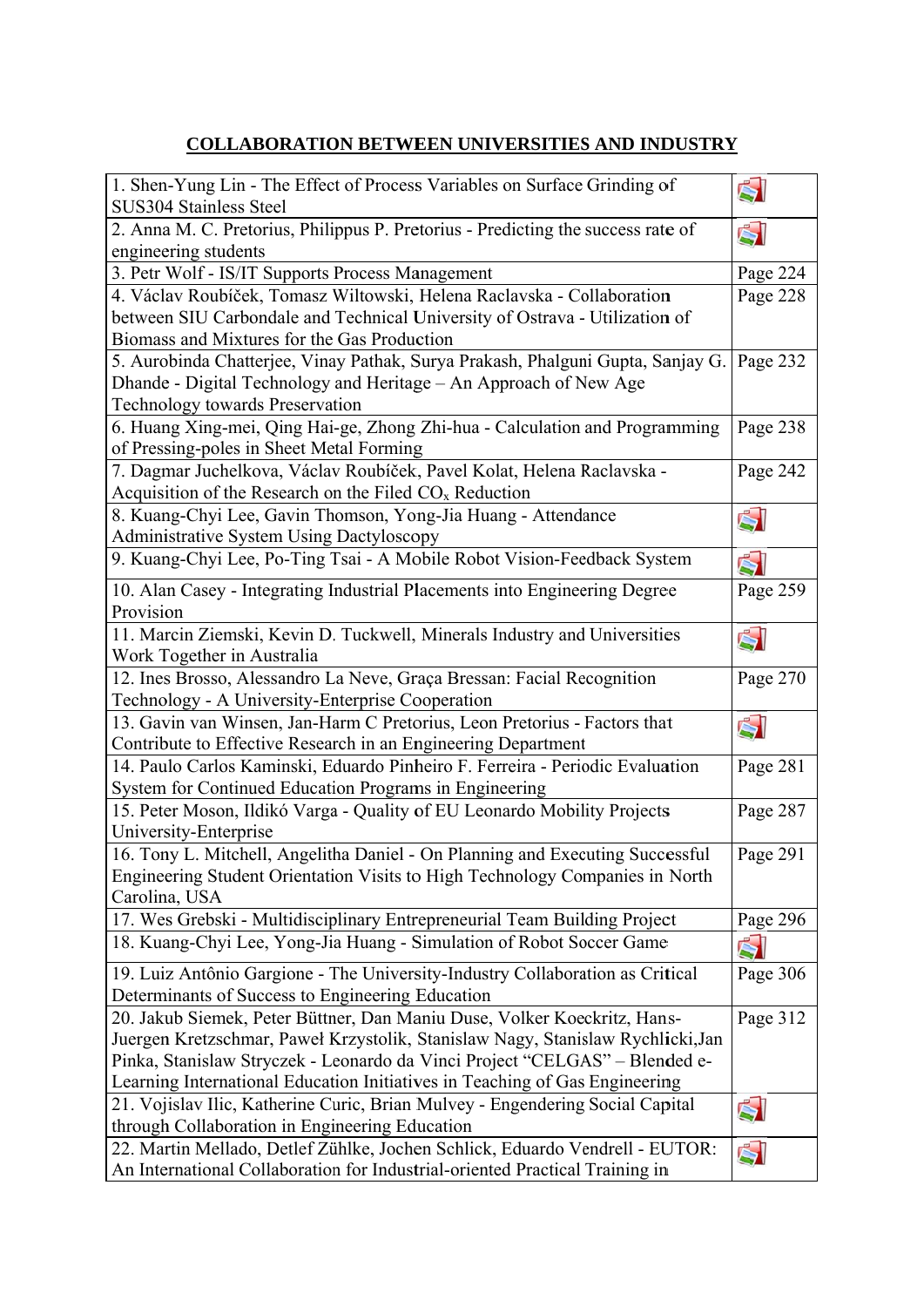| Robotics                                                                       |          |
|--------------------------------------------------------------------------------|----------|
| 23. Susan Haag, Trina Corbin - Assessing Corporate Reinvestment in Engineering | Page 328 |
| <b>Education: University-Industry Collaboration</b>                            |          |
| 24. Vitali A. Zhuravlev - Computer-Aided Design of Technologies In The Field   | Page 334 |
| of Metallurgy Industry                                                         |          |
| 25. Ryszard Jakuszewski - Chosen Solutions of Teaching SCADA Systems           |          |
| Programming                                                                    |          |
| 26. Dagmar Juchelkova - Collaboration Between Universities and Industry in the | Page 344 |
| Energy Field                                                                   |          |
| 27. Jerzy Barglik, Remigiusz Sosnowski - Two-Semester American-Polish Post     | Page 347 |
| Diploma Studies For Top Industrial Managers                                    |          |
| 28. Alison Ahearn, Chris Wise, Ed McCann, Peter Goring - The                   | Page 351 |
| Constructionarium: a UK Collaboration of Industry, Academics and Students      |          |
| 29. Tatiana Corejova, Jan Corej - Network Structure and Cooperation Between    |          |
| Universities and Industry                                                      |          |
| 30. Jugdutt (Jack) Singh - Partnership Programs to Address Economic and Social | Page 362 |
| Impact of Small Scale (Micro/Nano) Technologies                                |          |

# **CURRENT TRENDS IN ENGINEERING EDUCATION**

| 1. Ralf Reinecke - ICT in Civil Engineering Education                                                                                                                                       | Page<br>370 |
|---------------------------------------------------------------------------------------------------------------------------------------------------------------------------------------------|-------------|
| 2. Caroline Crosthwaite, Ian Cameron - Project Centred-Learning in Chemical<br>Engineering - an Australian Perspective                                                                      | Page<br>381 |
| 3. Liisa Kairisto-Mertanen, Olli Mertanen - New Ways of Teaching Working Life<br>Related Skills to Engineering Students                                                                     | Ś           |
| 4. Cornelia Connolly, Eamonn Murphy, Ita Richardson - Increasing Retention<br>Rates and Student Participation on Computer Engineering Courses                                               | Page<br>395 |
| 5. Tetyana Pavlova - Information Language Training Technologies for Engineers                                                                                                               | Ś           |
| 6. Stanisław Majewski - Harmonizing Civil Engineering Education in Europe                                                                                                                   | Ś           |
| 7. Celina Pinto Leão, Filomena Oliveira Soares - Application of New<br>Methodologies in the Industrial Electronics Engineering Course: a Case Study                                         | Ś           |
| 8. Jim S. Cowart, Zbigniew M. Bzymek - A New Activity Based Course for<br>Freshman Engineering                                                                                              | Ś           |
| 9. Hung-Jin Chen, Liang-De Chang, Chi-Pong Ouyang - A Study of Professional<br>Curriculum Planning for the Information Engineering Technology Programs of De<br>Lin Institute of Technology | Ś           |
| 10. Habib-ur Rehman, Ra'a A. Said - Development of Students' Design Skills<br>Using an Integrated Learning Approach                                                                         | Page<br>433 |
| 11. Elżbieta Niezabitowska, Dariusz Masły, Michał Sitek - Facility Management<br>and Building Quality Evaluations - New Directions of Architectural Education                               | Ś           |
| 12. Sergiy Sidorenko, Julya Strebkova, Oleksandr Zakhovayko - Gender<br>Component in the Structure of the Higher Engineering Education                                                      | Page<br>444 |
| 13. Ceeyavash (Jeff) Salehi - Increasing Enrollment in Engineering Technology<br>Programs through Program Modification and Cross-Utilization of Resources by<br><b>Multiple Programs</b>    | Page<br>448 |
| 14. Jiří Maxa, Vilém Neděla: Selection of PDM Information System                                                                                                                            | Page<br>452 |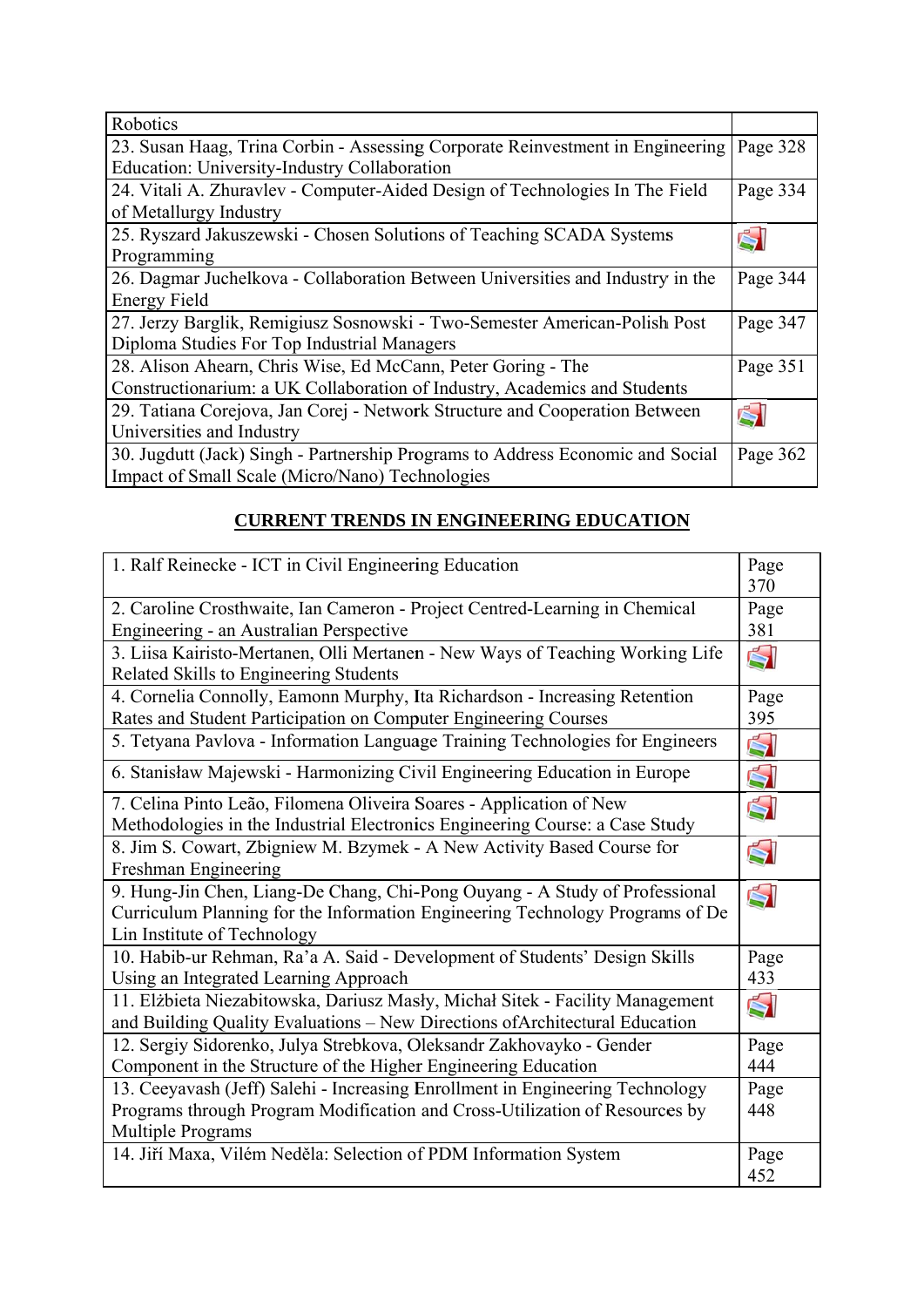| Towards the Use of Game as a Methodology for Building Autonomy<br>16. Eduardo Serra, Maximo Masson - The Creation of an Environmental<br>Page<br>Engineering Undergraduate Course: The Experience of the Polytechnic School of<br>464<br>Rio de Janeiro Federal University - UFRJ<br>17. Ivan Szendiuch - Multidisciplinary Matter of Electric/Electronics Technology<br>Page |
|-------------------------------------------------------------------------------------------------------------------------------------------------------------------------------------------------------------------------------------------------------------------------------------------------------------------------------------------------------------------------------|
|                                                                                                                                                                                                                                                                                                                                                                               |
|                                                                                                                                                                                                                                                                                                                                                                               |
|                                                                                                                                                                                                                                                                                                                                                                               |
|                                                                                                                                                                                                                                                                                                                                                                               |
| Education<br>468                                                                                                                                                                                                                                                                                                                                                              |
| 18. Ra'a A. Said, Habib-ur Rehman, Michael L Jacobson - Introducing Design<br>Page                                                                                                                                                                                                                                                                                            |
| Skills at Freshmen Level<br>473                                                                                                                                                                                                                                                                                                                                               |
| 19. Edward Chikuni, Michael Tjvikua - Developing the Engineering Cadre in Post<br>Page                                                                                                                                                                                                                                                                                        |
| Independence Namibia: Major Challenges in a Rapidly Developing Technological<br>480                                                                                                                                                                                                                                                                                           |
| Society                                                                                                                                                                                                                                                                                                                                                                       |
| 20. Klaus Wuersig - Engineering! How to Survive the First Two Years<br>Ś                                                                                                                                                                                                                                                                                                      |
| 21. Jose Bermeo, Roberto Zarama - Application of the "Team Syntegrity"<br>Page                                                                                                                                                                                                                                                                                                |
| Invention as a Proposed Learning Methodology: Cybernetics of Cybernetics, a<br>493                                                                                                                                                                                                                                                                                            |
| Case Study                                                                                                                                                                                                                                                                                                                                                                    |
| 22. Peter Willmot, Adam Crawford - Validating the Assessment of Individuals<br>Ś                                                                                                                                                                                                                                                                                              |
| within Undergraduate Teams                                                                                                                                                                                                                                                                                                                                                    |
| 23. Joanna Serdyńska, Jerzy Witeczek - Attractiveness and Effectiveness of<br>Ś                                                                                                                                                                                                                                                                                               |
| Studies at the Faculty of Architecture at the Silesian University of Technology                                                                                                                                                                                                                                                                                               |
| 24. Aris Christou: Advances in Engineering Education - Building Alliances With<br>Page                                                                                                                                                                                                                                                                                        |
| 512<br><b>Professional Societies</b>                                                                                                                                                                                                                                                                                                                                          |
| 25. Mohammad S. Laghari, Qurban A. Memon, Habib ur Rehman - Advising for<br>Page                                                                                                                                                                                                                                                                                              |
| Course Registration: A UAE University Perspective<br>514                                                                                                                                                                                                                                                                                                                      |
| 26. Clara Amelia de Oliveira - Evaluation Process in Engineering and Computer<br>Ś                                                                                                                                                                                                                                                                                            |
| Education                                                                                                                                                                                                                                                                                                                                                                     |
| 27. John D. Carpinelli, Angelo J. Perna, Deran Hanesian - Best Practices in<br>Page                                                                                                                                                                                                                                                                                           |
| 525<br>Freshman Engineering Design at the New Jersey Institute of Technology                                                                                                                                                                                                                                                                                                  |
| 28. Jerzy Świder, Grzegorz Wszołek, Piotr Michalski - Laboratory Framework for<br>Page                                                                                                                                                                                                                                                                                        |
| Teaching the Subject of Automatic Control of Process Technologies at the Faculty<br>529                                                                                                                                                                                                                                                                                       |
| of Mechanical Engineering, Silesian University of Technology                                                                                                                                                                                                                                                                                                                  |
| 29. Marcelo Massarani - Learning Theory by Developing Important Skills<br>Ś                                                                                                                                                                                                                                                                                                   |
| 30. Ivana Linkeová - Geometric Modelling in Education Process<br>Ś                                                                                                                                                                                                                                                                                                            |
| 31. Edward Chikuni, Zaccheus. Oyedokun, Elsie Hill - Language Skills: to what<br>Page                                                                                                                                                                                                                                                                                         |
| Extent do they Influence the Delivery and Understanding by Students of an<br>547                                                                                                                                                                                                                                                                                              |
| Engineering Curriculum?. Lessons from Multi-lingual, Multi-cultural Society                                                                                                                                                                                                                                                                                                   |
| 32. George Gibbon, Ian Jandrell, David Rubin - Shifting the Responsibility of<br>Ś                                                                                                                                                                                                                                                                                            |
| Learning in First Year Electrical Engineering Students                                                                                                                                                                                                                                                                                                                        |
| 33. Zbigniew Ogonowski - Real-world Experimenting for Education of Dynamical<br>Page                                                                                                                                                                                                                                                                                          |
| System Modelling and Identification<br>559                                                                                                                                                                                                                                                                                                                                    |
| 34. Butkus Vidmantas, Domeika Rolandas, Raila Algirdas - Possibilities for                                                                                                                                                                                                                                                                                                    |
| Ś<br>"Power Point" Program Application in the Classes of Engineering Studies                                                                                                                                                                                                                                                                                                  |
| 35. Stephen Lee, Martin C. Harrison, Carol L. Robinson - UK Engineering<br>Ś                                                                                                                                                                                                                                                                                                  |
| Students' Knowledge of Mechanics on Entry: Has it All Gone?                                                                                                                                                                                                                                                                                                                   |
| 36. Adam Ziębiński, Lech Znamirowski - Challenges in Implementation of<br>Ś                                                                                                                                                                                                                                                                                                   |
| FPAA/FPGA Mixed-signal Technology                                                                                                                                                                                                                                                                                                                                             |
| 37. Sergey A. Podlesny, G. B. Masalsky, A. V. Sarafanov - Computer-assisted<br>Ś                                                                                                                                                                                                                                                                                              |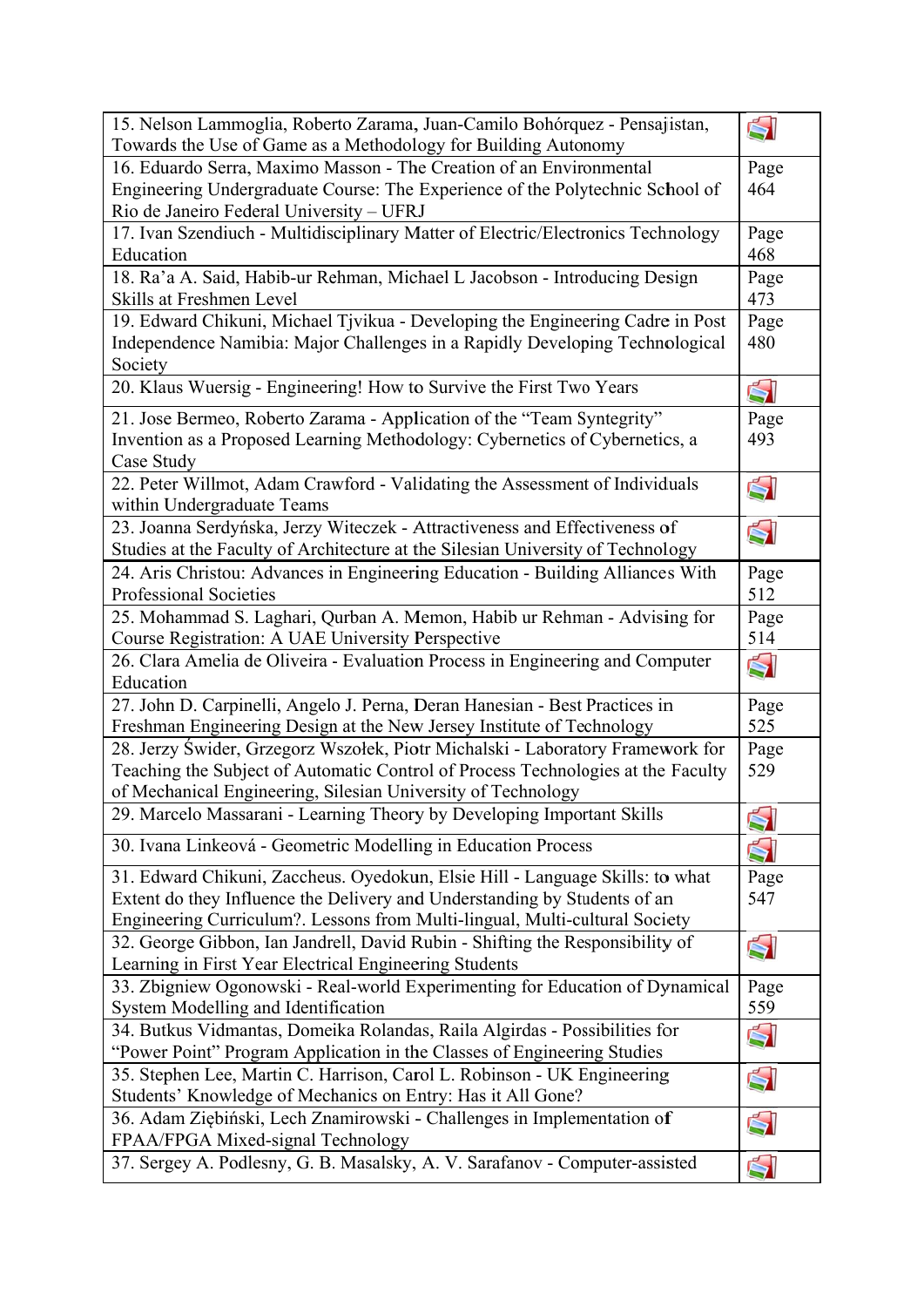| Technologies in Educational and Innovative Activity of the Technical University<br>in the XXI Century                                                                                                     |             |
|-----------------------------------------------------------------------------------------------------------------------------------------------------------------------------------------------------------|-------------|
| 38. Marcin Ziemski, Jon Whitty - Engineering Project Management: Doing not<br>Teaching                                                                                                                    | Ś           |
| 39. George P.Grodzicki - Introducing Engineering and Industrial Design                                                                                                                                    | Page<br>602 |
| 40. Marina Rodrigues Brochado, Beatriz Martins Teixeira, Lílian Martins da<br>Motta Dias - Education of Engineering in Brazil - Experience of the Federal<br>Center of Technological Education - CEFET/RJ | Page<br>609 |
| 41. Renata Wagnerová, Radim Farana - Automatic Control Fundamentals<br>Teaching at Faculty of Mechanical Engineering                                                                                      | Page<br>614 |
| 42. Jan Szantyr, Krzysztof Kosowski, Wojciech A. Misiag - A New Integrated<br>Curriculum for Computational Methods in Mechanics and Design                                                                | Page<br>621 |
| 43. Vojislav Ilic - A Generic Model for a Pedagogically Successful Didactic<br>Delivery                                                                                                                   | Ś           |
| 44. Julius Christauskas - Investigation of the Need for Continuing Education                                                                                                                              | Ś           |
| 45. Johan D'heer, Paul Raes, Christian Vandenplas - Introducing Cross-<br>disciplinary Projects: a First Step Towards Implementing CDIO Standards                                                         | Page<br>638 |
| 46. Eleri Bowen, Steve Lloyd, Steve Thomas - Personal Development Planning -<br>How do I Learn how to Learn?                                                                                              | Page<br>643 |
| 47. Tamara A. Papalias - Teaching Electronic Circuits Top-Down and Bottom-Up                                                                                                                              | Ś           |
| 48. James Yu-Shan Liu - Challenges and Opportunities Faced by Web-Enhanced<br>English Teaching in Taiwan                                                                                                  | Ś           |
| 49. Amir Hussein Khanshan - Electrical Circuits Education with Maple                                                                                                                                      | Page<br>658 |
| 50. Janos Barsony, Tibor Kukai, Jozsef Mecsi - Engineering Profession and<br><b>Engineering Education</b>                                                                                                 | Page<br>670 |
| 51. David Edwards, Sam Fragomeni, Charles Lemckert - A Common Core for<br>Engineering                                                                                                                     |             |

### DISTANCE LEARNING AND SELF-ACCESS LEARNING

| 1. Carmen Bachiller, Carlos Hernández, Francisco Ramos - Teaching Engineering Page 676 |  |
|----------------------------------------------------------------------------------------|--|
| Concepts by Using Collaborative Work Tools                                             |  |
| 2. Jonathan Adams, Phillip Andrew, Stefan Kaczmarczyk - Lift Technology by             |  |
| Distance Learning "Comes of Age"                                                       |  |
| 3. Stefan Kaczmarczyk, Phillip Andrew, Jonathan Adams - Postgraduate                   |  |
| Programme in Lift Engineering at University College Northampton: Bridging              |  |
| the Gap Between Practice, Learning and Research                                        |  |
| 4. Abhijit S. Pandya, Jay Thakkar, Sam Hsu, Young-Uhg Lho - Design of a Page 693       |  |
| Progressive Learning Assessment & Guidance Model in a Distance Learning                |  |
| Environment                                                                            |  |
| 5. Alassane Diop, Hamadou Saliah-Hassane - Functional Architecture of an E- Page 699   |  |
| Laboratory: Remote Installation and Configuration of the Linux Operation               |  |
| System                                                                                 |  |
| 6. Jaromír Hrad, Tomáš Zeman - ICoTeL and ELefANTS Projects - Bringing                 |  |
| Help and New Skills                                                                    |  |
| 7. Leydier Argüelles Torres, Alvaro Javier Ranzola Martínez, Alaín Calzadilla Page 708 |  |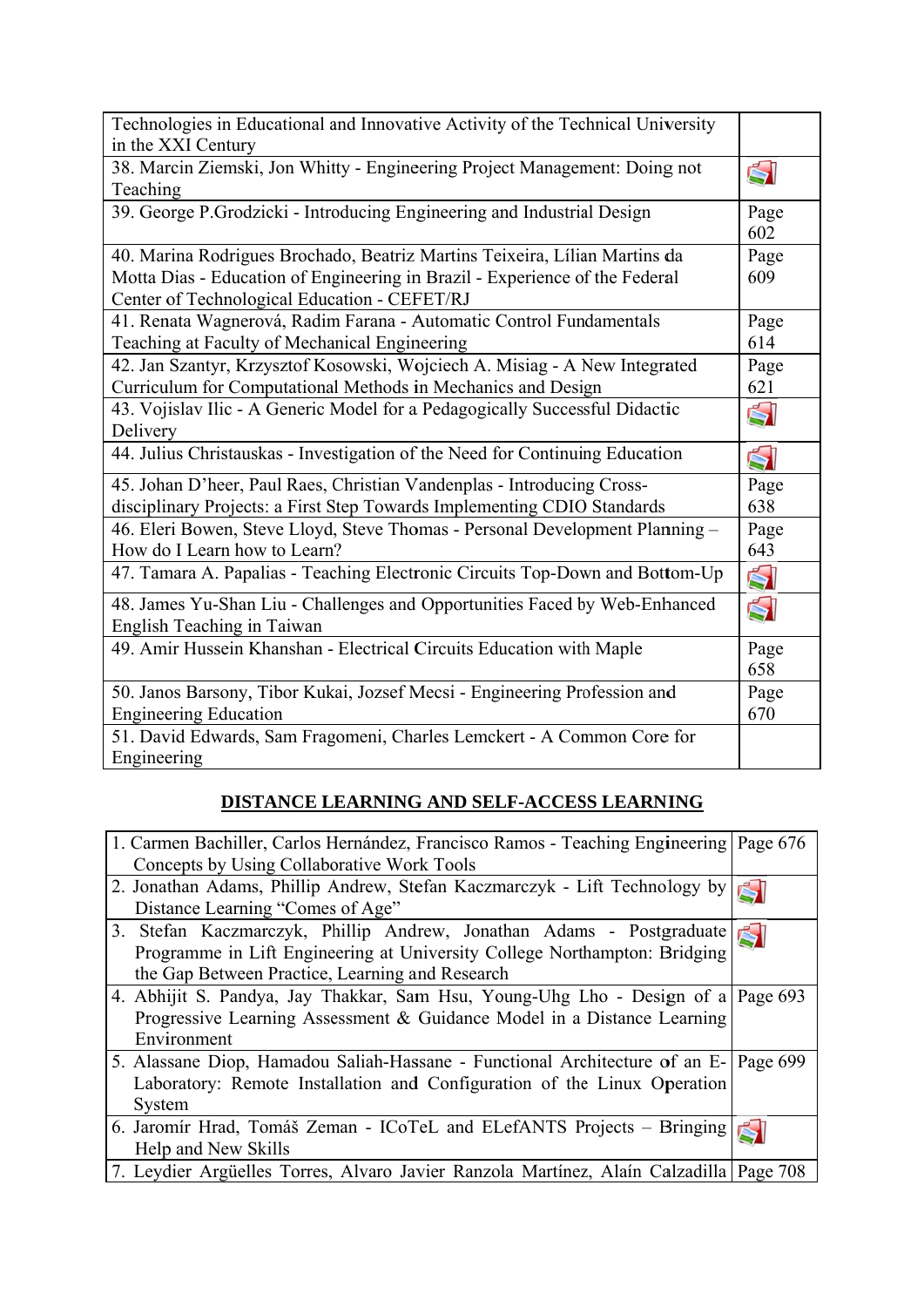| Rivero, Ariel Castellanos Isaac Mirelle Lorenzo Cuadra, Mayté Herrera Noa |  |
|---------------------------------------------------------------------------|--|
| Liz Yarai Martínez Delgado, Miguel A. Garay Garcell, Maria Heidi Trujillo |  |
| Fernández - Virtual Platform to Improve the Teaching-Learning Process of  |  |
| English Language                                                          |  |

## **E-LEARNING AND INTERNET TECHNOLOGIES**

| 1. Ralf Moros, Frank Luft, Helmut Papp, Heike Thormann, Thomas Müller -          |          |
|----------------------------------------------------------------------------------|----------|
| VIPRATECH - An Internet Based Laboratory Course in Chemical Engineering          |          |
| and Unit Operations - Tutorials and Remote Access Control                        | ŚI       |
| 2. Ana C. Rafael, Licínio M. Ferreira, Maria G. Rasteiro, José C. Teixeira -     |          |
| Teaching Distillation in Chemical Engineering Using a Virtual Laboratory         | Page 721 |
| 3. Alexander Minaev, Evgeniy Bashkov, Alexander Anoprienko - Master's Portal     |          |
| as the Practical Result of Studying Web-technologies                             | ŚÌ       |
| 4. Ricardo Manfredi Naveiro, Marcos Martins Borges - Knowledge and               |          |
| Cooperation in Undergraduate Product Design Courses                              | Page 733 |
| 5. James O. Uhomoibhi - Implementation of E-Learning in Engineering              |          |
| <b>Education: Evaluation of Students Skills and Learning Approaches</b>          | $\leq$   |
| 6. Vagner B. Barbeta, Alessandro La Neve - E-Learning System as a Support For    |          |
| On-Site Courses With a Large Number of Enrolments                                | Page 744 |
| 7. Ian Macdonald, Babur Imirzalioglu - Blended Learning in the Workplace: Why    |          |
| Is it so Good?                                                                   | Ś        |
| 8. Maria Cristina Pfeiffer Fernandes, Marisa Lucena, Carlos José Pereira de      |          |
| Lucena - Contextualizing New Pedagogic Practices With the Use of a Course and    |          |
| an Environment for Distance Education Based on the Web                           | Page 756 |
| 9. Mykhailo Zgurovsky, Sergiy Sidorenko, Inna Malyukova, Sergiy Shukayev,        |          |
| Vyacheslav Valuyskyy - Central and Eastern European Virtual University           |          |
| (CEEVU)                                                                          | Page 762 |
| 10. Jerzy Rutkowski, Piotr Kłosowski, Katarzyna Mościńska - Distance Learning    |          |
| Platform Based on Moodle Open Source Software                                    | Page 767 |
| 11. Viliam Fedák, Paul Bauer, Roman Miksiewicz, Helmut Weiss - Experience        |          |
| with e-Learning for Electrical Engineering - from Ideas to Realisation           | ŚI       |
| 12. Anne Nortcliffe - How can Blackboard Assist in Assessment and Facilitation   | Ś        |
| of Knowledge Exchange?                                                           |          |
| 13. Zdeněk Neustupa - Internet Interactive Teaching Texts                        | Page 791 |
| 14. Liamara Scortegagna Comassetto, Leandro Ramires Comassetto, João Bosco       |          |
| da Mota Alves - Internet, New Space for the Distance Education at the Contestado |          |
| University $-$ UnC                                                               | Page 796 |
| 15. Elizabeth M Laws - Promoting Understanding using a Virtual Learning          |          |
| Environment                                                                      | Page 806 |
| 16. Vlasta Rabe - Role of Engineering Education in Development the Information   |          |
| Society and in the Information Management                                        | Page 812 |
| 17. Emília Mironovová, Gabriela Waleková, Kevin Taylor - Structuring Internet    |          |
| Meetings for International Student Discussion                                    | Page 817 |
| 18. Matti Väänänen, Jussi Horelli - Student Portal of Knowledge Intensive        |          |
| Services                                                                         | Page 820 |
| 19. Antonio Augusto T. P. de Moraes - Learning Digital Video via Visual          |          |
| Programming                                                                      | Page 825 |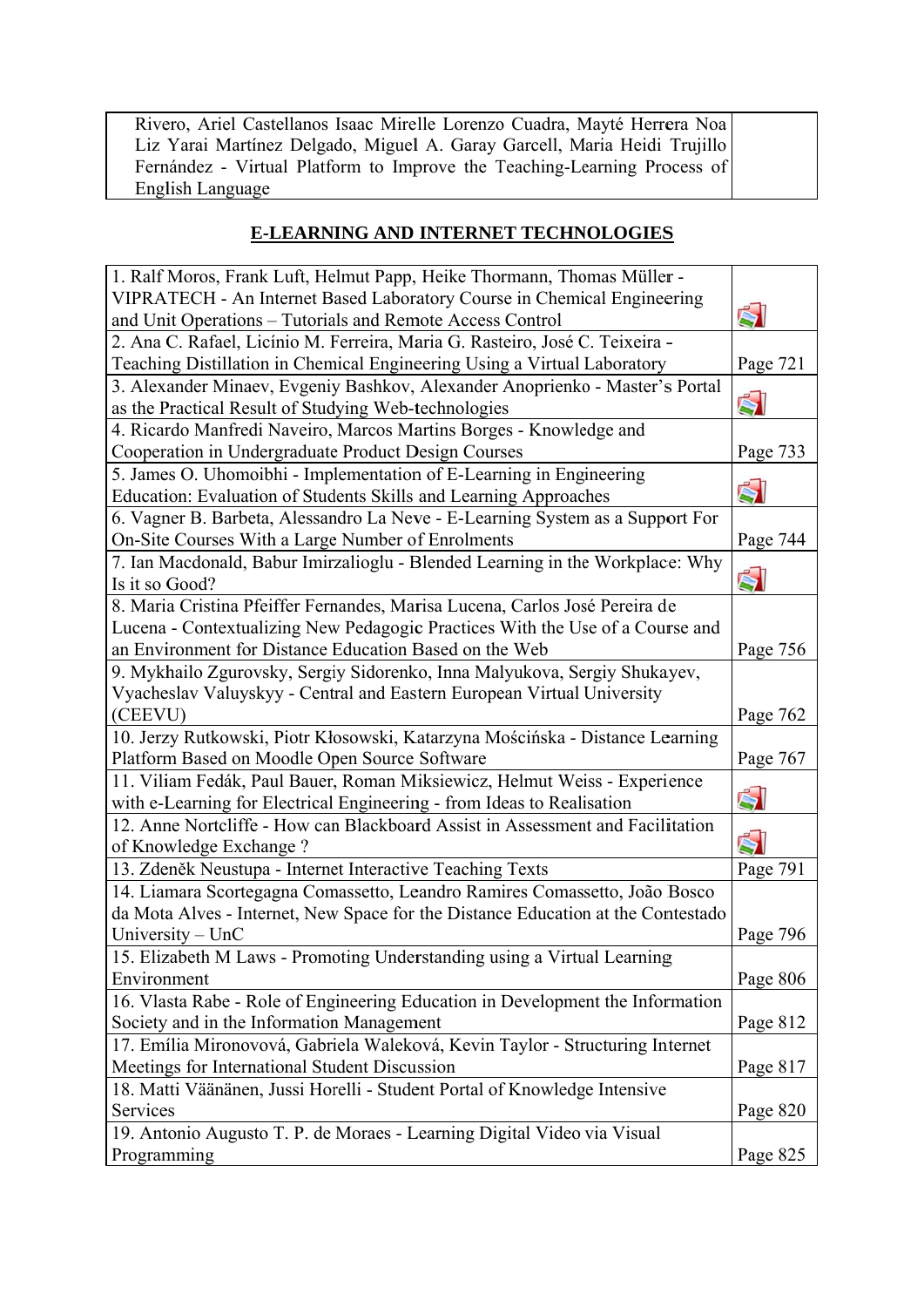| 20. Ana M. B. Pavani - E-Learning Tools to Supplement and Substitute Activities |          |
|---------------------------------------------------------------------------------|----------|
| in an Electric Circuits Course                                                  | Ś        |
| 21. Kuei-Chih Chuang, Tsong-Ming Lin, Chi-feng (Tom) Tsai - Creative            |          |
| Application of E-Learning, Internet Technologies in Education – An Example of   |          |
| How Students with Disabilities Are Benefited                                    | Page 840 |
| 22. Paula Postelnicescu, Anca Dumitrescu, Raluca Isopescu, Ana-Maria Josceanu,  |          |
| R. Onofrei - E-learning Applications for Process Engineering Education          | Page 845 |
| 23. Sergiy Sidorenko, Inna Malyukova, Anna Kholmskaya, Vladimir Gabeyev,        |          |
| Sergey Poteshkin - About the Virtual Preadmission Department for International  |          |
| <b>Students</b>                                                                 | Page 851 |
| 24. Gwo-Chung Tsai - A E-Learning Program of Composite Material Made by         |          |
| the RTM (Resin Transfer Molding)                                                | Page 856 |
| 25. Bhaskar Choubey, Janardan Choubey - A Study in Relationship of              |          |
| Engineering Education to Creation of Information Society in India               | Page 862 |
| 26. Günter Schäfer - ELearning Academic Network                                 | Page 868 |
| 27. Charles Bauer - Enhanced Learning Through Web-Based Team And                |          |
| <b>Individual Projects</b>                                                      | Ŕ.       |
| 28. Hsin-Yih Shyu, Yu-Hur Chou - The Analysis and Design of a Courseware        |          |
| Management System for Higher Education                                          | Page 876 |
| 29. Zuzana Krivá - The System Moodle in an Educational Process of an Engineer   | Ś        |
| 30. Drago Hercog - The Role of Internet Character-Oriented Application          |          |
| Protocols in an Elementary Communication Protocols Course                       | Ś        |
| 31. Yuriy Rashkevych, Dmytro Peleshko - Web-based Distributed Learning          |          |
| Management System                                                               | Ś        |
| 32. Andrzej Boboń, Jerzy Kudła, Roman Miksiewicz - E-learning Based Teaching    |          |
| of Alternating Current Electrical Machines                                      |          |

# **VOLUME 2**

# ELEMENTS OF ETHICS IN ENGINEERING EDUCATION

| 1. Kirsten Ribu - Teaching Ethics to Students of Network and System                                                           |         |
|-------------------------------------------------------------------------------------------------------------------------------|---------|
| Administration                                                                                                                | Page 5  |
| 2. Christy Moore - The PRIME Project: Web-based Materials on Engineering                                                      |         |
| Ethics and Professional Responsibility                                                                                        | Page 10 |
| 3. Masahisa Seguchi, Terumasa Ohkusa - Universal Design and its Relevance to<br><b>Engineering Ethics</b>                     |         |
| 4. Wei-Lee Lu - An Integrated Ethics Curriculum for Engineering Majors                                                        | Page 19 |
| 5. Raj Chowdhury, Mahbub Uddin - Elements of Ethics and "Entrepreneurial"<br>Thinking" in 21st. Century Engineering Education |         |
| 6. Gyanam Sadananda - Ethics in Engineering Practice; University to Company                                                   | Page 31 |
| 7. Tadeusz Kuczyński, Alicja Kuczyńska - Teaching Ethics in Engineering                                                       |         |
|                                                                                                                               |         |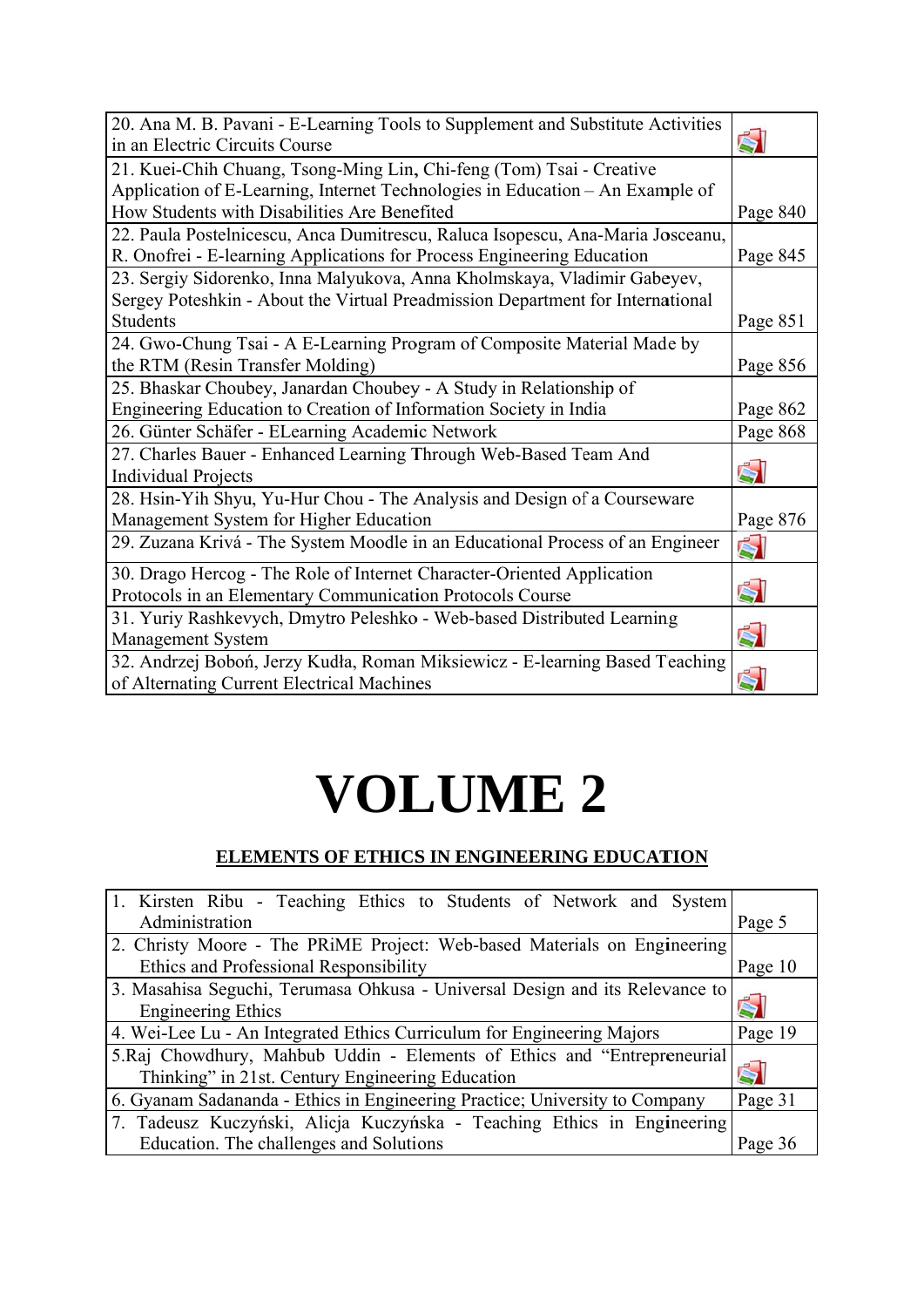# **ENGINEERING COMPUTER GRAPHICS AND GRAPHICS EDUCATION**

| 1. Elena Mereuta - Using AutoCAD Features to Get the Orthogonal Projections of<br>a Solid Model | Ś        |
|-------------------------------------------------------------------------------------------------|----------|
| 2. Vidmantas Nenorta, Robertas Kersys, Nomeda Puodziuniene - Using of                           | Page 49  |
| Graphical Methods for 3D Objects Design inside of Mechanical Desktop                            |          |
| System                                                                                          |          |
| 3. Krzysztof T. Tytkowski - The Influence of Elements of Drawings on the Level                  | Page 53  |
| of Difficulty in Solving Geometrical Tasks                                                      |          |
| 4. Claus Pütz, Frank Schmitt, RWTH Aachen, - Introduction to CAD as an                          | Ś        |
| Introduction to Spatial-Geometric Thinking                                                      |          |
| 5. Anna Błach, Sławomir Bogacki - Multimedia Presentation as Lecture                            | Page 66  |
| Illustration on Engineering Graphics                                                            |          |
| 6. Renata A. Górska, Zuzana Juščáková - Spatial Abilities Test TPS - Further                    | ŚI       |
| Development and New Results                                                                     |          |
| 7. Sheryl Sorby, Tom Drummer - Evaluation of Multimedia Software and a                          | ŚI       |
| Workbook Designed to Improve 3-D Spatial Skills of Engineering Students                         |          |
| 8. Edwin Koźniewski - Roofs and Graph-theoretical Trees                                         | Ś        |
|                                                                                                 |          |
| 9. Ahmed BinSubaih, Steve Maddock, Daniela Romano - Comparing the Use of a                      | Page 94  |
| 'tabletop' Experiment and a Collaborative Desktop Virtual Environment for                       |          |
| Training Police Officers to Deal with Traffic Accidents                                         |          |
| 10. Yevgeny Bashkov, Vitaly Karabchevsky, - Computer Graphic in Training                        | ŚI       |
| Students whose Major Is Software                                                                |          |
| 11. Ewa Kalinowska, Monika Sroka-Bizoń, Jolanta Tofil - Development of                          | Page 106 |
| Geometry and Engineering Graphics Curriculum for Civil Engineering Course                       |          |
| 12. Lidia Żakowska - Aesthetics, visualization and Graphics in Highway Design                   | Page 111 |
| 13. Frank Schmitt - Aspects of Using 3D CAD (AutoCAD2005) Teaching                              | ŚI       |
| Descriptive Geometry to Students of Architecture                                                |          |
| 14. Čiupaila Lionginas, Zemkauskas Jonas - Modeling of Information                              | Ŕ        |
| <b>Engineering Graphics</b>                                                                     |          |
| 15. Modris Dobelis - Information Communication Technologies in Architectural                    | Ś        |
| Education                                                                                       |          |
| 16. Čiupaila Lionginas, Zemkauskas Jonas, Rytė Žiūrienė - The Models of                         | Ś        |
| <b>Information Geometrical Drawing</b>                                                          |          |
| 17. Pranas Gerdžiūnas - Technical Drawings Standards and Engineering Graphics                   | Page 139 |
| Education                                                                                       |          |
| 18. Ewa Zarzeka-Raczkowska, Andrzej Raczkowski - Specialist Computer                            | Page 142 |
| Programmes in Didactical Process                                                                |          |
| 19. Romualdas Baušys, Birutė Juodagalvienė - Teaching Methodology of                            | Ś.       |
| Engineering Graphics within AutoCAD Framework                                                   |          |
| 20. Algirdas Sokas - Programming Graphical Objects And Database In Design                       | ŚI       |
| 21. Agnieszka Baron - Problems and Solutions in Didactic Process for "Computer                  | ŚI       |
| Techniques in Architectural Design".                                                            |          |
| 22. Aurobinda Chatterjee, Surya Prakash, S. G. Dhande - CAD, Rapid                              | Page 165 |
| Prototyping and Digitization - A Successful Application in Coordinate                           |          |
| Measurement                                                                                     |          |
| 23. Cornelie Leopold - Geometry Education for Developing Spatial Visualisation                  | Ś.       |
| Abilities of Engineering Students                                                               |          |
|                                                                                                 |          |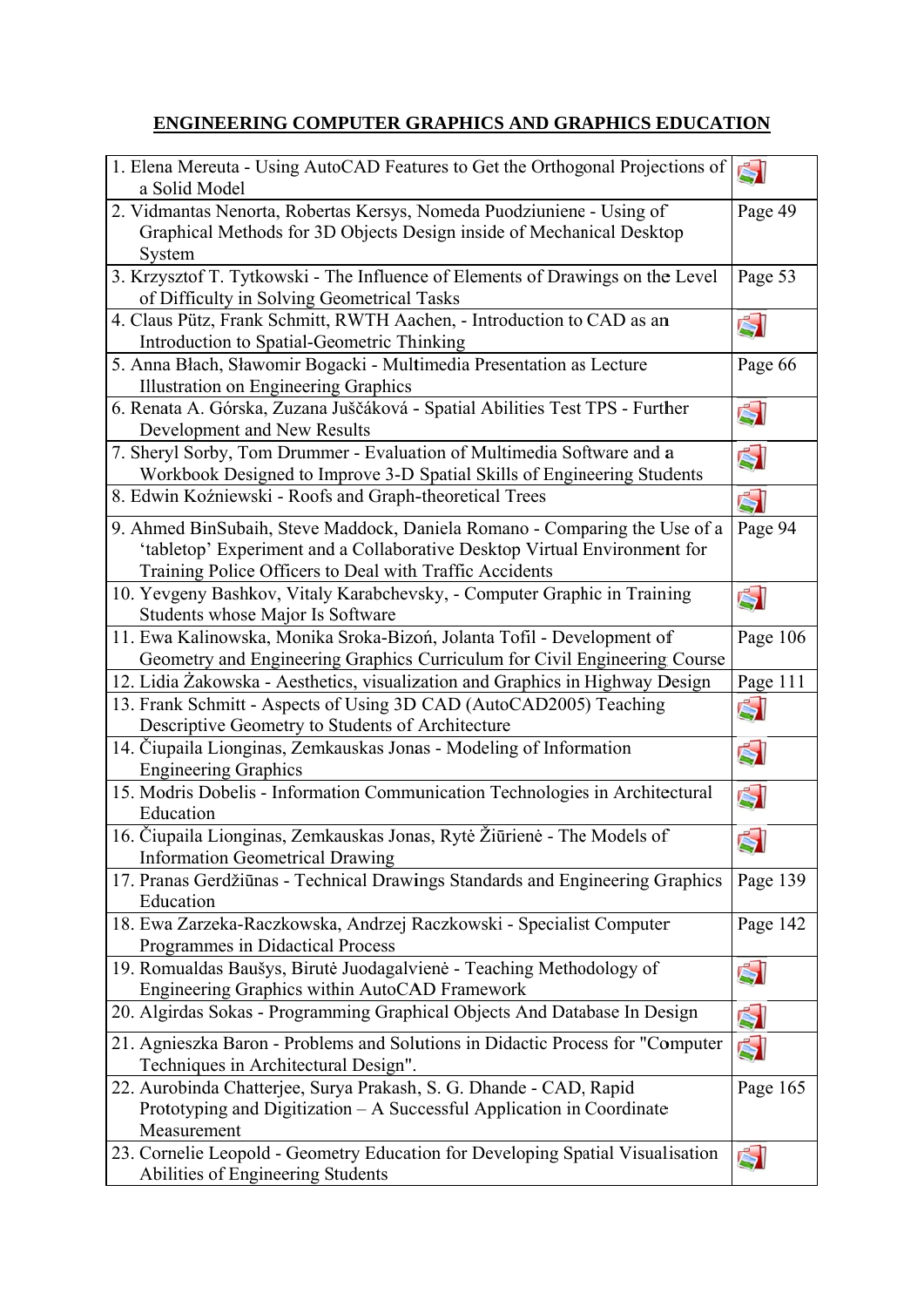## **ENGINEERING EDUCATION AND RESEARCH**

| 1. Francois G. Baron, Ralf Reinecke, Colin J. Kerr - Reflections on the                                                                              | ŚI                    |
|------------------------------------------------------------------------------------------------------------------------------------------------------|-----------------------|
| Attractiveness of the Civil Engineering Profession                                                                                                   | Page 187              |
| 2. Theo N. Andrew, Leon Pretorius, Jan-Harm C. Pretorius - Negotiating a<br>Merger between Two Paradigms of Engineering Education - Dealing with the |                       |
| <b>Cultural Constraints</b>                                                                                                                          |                       |
| 3. Lorí Viali - Pitfalls to Avoid in Teaching Probability to Engineering Students                                                                    | Page 196              |
| when Using Spreadsheets                                                                                                                              |                       |
| 4. Shao-Tsu Chu, Yi-Ping Lin - A framework of Problem-Based Learning Course                                                                          | Page 204              |
| Portfolio                                                                                                                                            |                       |
| 5. Cornelia Connolly, Eamonn Murphy, Ita Richardson - Increasing the Number of                                                                       | Page 212              |
| Female Students and Participation in Engineering Courses                                                                                             |                       |
| 6. Anna Wanclaw - The Teaching of Architecture in the End of the Nineteenth                                                                          | Page 217              |
| Century                                                                                                                                              |                       |
| 7. Adam Crawford, John Dickens, Alan Maddocks - DART: an Online Tool to                                                                              | Page 224              |
| Assist Academic Tutors in Meeting the Needs of Disabled Students within the                                                                          |                       |
| <b>Engineering Disciplines</b>                                                                                                                       |                       |
| 8. Krzysztof Leja, Andrzej Szuwarzyński - MANAGER-ENGINEER – the                                                                                     | Ś                     |
| proposal of the Faculty of Management and Economics Gdańsk University of                                                                             |                       |
| Technology                                                                                                                                           |                       |
| 9. Janardan Choubey - A Distributed Approach of Teaching Physical Sciences to                                                                        | Page 233              |
| <b>Engineering Students</b>                                                                                                                          |                       |
| 10. Mehrzad Nasirean, Hossein Bolandi, Ali Khaki Sedigh, Reza Khogar - Design                                                                        | ŚÌ                    |
| of a Novel Satellite Attitude Determination Algorithm                                                                                                |                       |
| 11. Charles Bauer - Do Future Professors Need Teacher Training?                                                                                      | $\blacktriangleright$ |
| 12. Jaroslav Dvořáček - Investigating Development Trends at the Faculty of                                                                           | Page 248              |
| Mining and Geology, VSB-Technical University of Ostrava, in New Economic                                                                             |                       |
| Paradigm                                                                                                                                             |                       |
| 13. Barbara T. Pioro - Introductory Computer Programming Course: Major and                                                                           | Ś                     |
| Gender Differences in Performance on Tests Employing Multiple-choice                                                                                 |                       |
| Questions and Programming Problems                                                                                                                   |                       |
| 14. Michael Michaud, Vojislav Ilic - Role of a Professional Organisation in                                                                          | 51                    |
| <b>Engineering Education</b>                                                                                                                         |                       |
| 15. Maria Helenowska-Peschke - Impossible Objects in Geometry and Graphics                                                                           | Page 263              |
| Education                                                                                                                                            |                       |
| 16. Răzvan Giușcă, Vladimir Corobceanu, - Thermal Treatment of Monolithically                                                                        | Page 269              |
| Founded Concrete in Vertical Diaphragms at Dwelling Structures                                                                                       |                       |
| 17. Mark Russell - Assessing-to-learn; Enriching the Assessment Process                                                                              | Page 273              |
| 18. Dae-Yeon Lee, Jee-Young Yoon, Jang-Woo Ryu, Man Young Sung, Dong-                                                                                | Ŕ                     |
| Hee, Rhie - The New Single-silicon TFTs Structure for Kink-current Suppression                                                                       |                       |
| with Symmetric Dual-Gate by Three Split Floating N+Zones                                                                                             |                       |
| 19. Răzvan Giușcă, Vladimir Corobceanu - The Performances Improvement of                                                                             | Page 285              |
| <b>Concrete Guniting Equipment</b>                                                                                                                   |                       |
| 20. Krystyna Stec - Teaching of Electrotechnics - Ideas and Reality                                                                                  | Page 289              |
| 21. Andrzej Hudyma - PLC Teaching Laboratories in the School of Engineering                                                                          | Page 292              |
| and Industrial Design at the University of Western Sydney, Australia.                                                                                | Page 297              |
| 22. Mohammad Saud Khan, Naaman Aschenaz, Syed Waqas Ali, Muhammad                                                                                    |                       |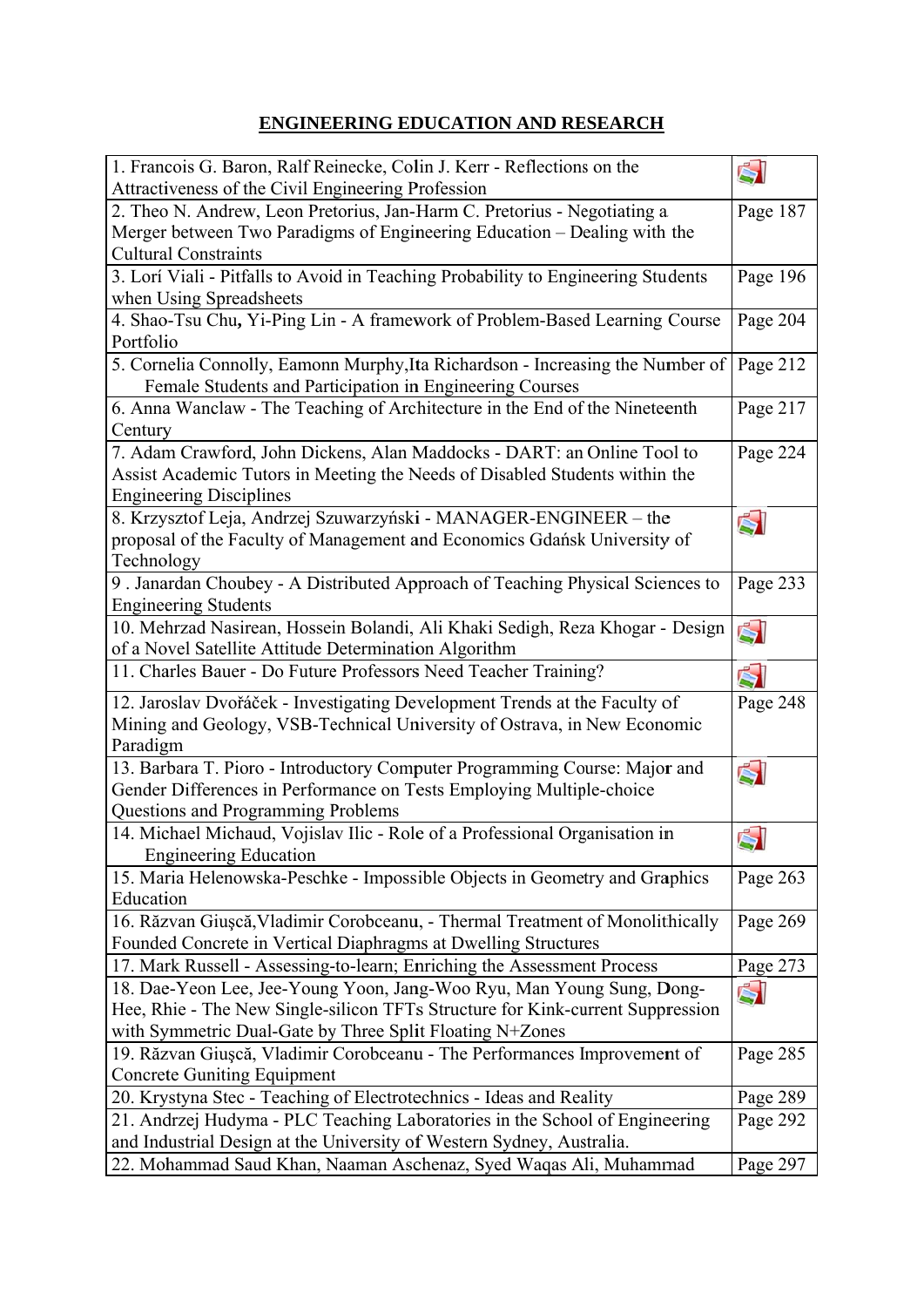| Bilal Ahmed, Mahmood Anwar Khan - Developing a Mobile Medical Robot          |          |
|------------------------------------------------------------------------------|----------|
| Using ER1 Technology                                                         |          |
| 23. Rohini Kumar J, S. D. R. Suresh - Multi Source Partial Discharge Pattern | Page 303 |
| <b>Recognition Using Wavelet</b>                                             |          |
| 24. Tze-wen Wang, Marek A. Perkowski, Maciej Sajkowski, Tomasz Stenzel, -    |          |
| An Inexpensive LISP-Based Educational Platform to Teach Humanoid Robotics    |          |
| and Artificial Intelligence                                                  |          |
| 25. Marek L. Szary - An Implementation of Knowledge About Rheological Smart  | Page 319 |
| Materials Into Engineering Curriculum                                        |          |
| 26. Hasan Sevim, Roger Missavage - A Case Study of Retention of Freshmen     | Page 325 |
| <b>Engineering Students</b>                                                  |          |
| 27. Dervis Z. Deniz - Design and Use of an Integrated Academic Decision      | Page 330 |
| Support System for Departmental and University-wide Administration           |          |
| 28. David Edwards - Why Engineering Students study                           |          |
|                                                                              |          |

### **ENGINEERING EDUCATION IN THE AGE OF DIGITAL TECHNOLOGY AND GLOBAL COMMUNICATION**

| 1. Maria Helena Lima Baptista Braz - Teaching Computing in a Civil Engineering | Page 338 |
|--------------------------------------------------------------------------------|----------|
| Course: Experience and Future Directions                                       |          |
| 2. Olga N. Dolinina - Information Technologies: What Has to be Taught at the   | Page 344 |
| University?                                                                    |          |
| 3. Ali Amirfazli, Elham Sahraei, Damoon Soudbakhsh - Earning a B.S. Degree at  | Page 346 |
| 18                                                                             |          |
| 4. Ali Payandeh, Mohammad Reza - A New Algorithm for Improving the Remote      | 5        |
| Sensing Data Transmission over the LEO Satellite Channels                      |          |
| 5. Tatsuya Mochizuki - Computer Graphics Communication "Digital"               |          |
| documentation using 3D-CAD data and Web-3D"                                    |          |
| 6. Brian O'Connell, Breanndan O'Cinneide - Design of an Automated              | Page 362 |
| Assessment System To Support Student Retention                                 |          |
| 7. Luiz C. Scavarda do Carmo, Jorge Pedro Dalledonne de Barros, Lueny Morell,  | $\leq$   |
| Russel C. Jones - Engineering Skills for Global Economy: The role of the       |          |
| Hemisphere of the Americas                                                     |          |
| 8. Wenlung Li, Jhy-Cherng Tsai, Cheng-Kuo Sung, Wei-Chung Wang, Jennie Y.      | Page 375 |
| J. Wu: The Education Advancement Program on Precision Mechatronics in          |          |
| Taiwan                                                                         |          |

#### **INTERNATIONALIZATION AND GLOBALIZATION OF ENGINEERING EDUCATION**

| 1. Eduardo Montero, Cristina Alonso, María Jesús González, Fernando Aguilar, | Page 383 |
|------------------------------------------------------------------------------|----------|
| Montserrat Diez - The Estimation of Student Workload in Engineering Courses  |          |
| in the European Credit Transfer and Accumulation System (ECTS). A Case       |          |
| Study.                                                                       |          |
| 2. Jerzy Lis, Mariusz Wójcik, Leszek Blacha, Małgorzata Sopicka-Lizer, Horst | Page 388 |
| Altenburg, Julian Plewa, Michael Bredol - German-Polish Double Graduation    |          |
| in Materials Science on M.Sc. Level.                                         |          |
| 3. Józef Antoni Haber, Remigiusz Sosnowski - Critical Determinants of        | Page 393 |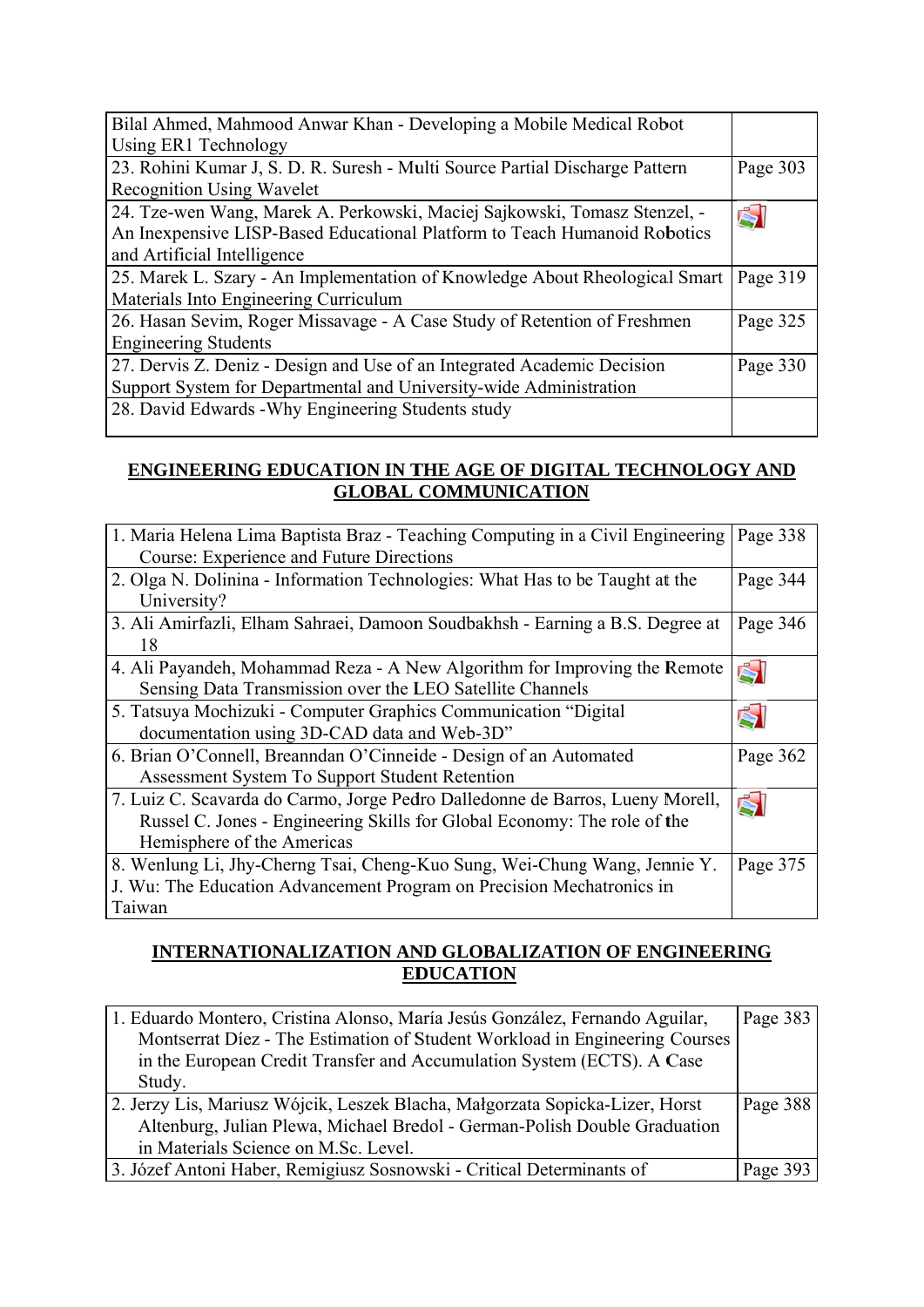| <b>Engineering Education</b>                                                      |          |
|-----------------------------------------------------------------------------------|----------|
| 4. Piotr Krawczyk, Markku Taipale, Taisto Arkko - Current Trends in               | ŚI       |
| International Engineering Education in Finland - The Case of Degree               |          |
| Programme in IT at Rovaniemi Polytechnic                                          |          |
| 5. Patricia L.Fox, Kay Wilding, Stephen Hundley, Elizabeth Coles - Developing     | Page 401 |
| International Partnerships to Globalize Undergraduate Engineering Education       |          |
| 6. Günter Schäfer, Martina Wächter - ECTS - Modularisation - Workload             | Page 406 |
| 7. Milada Hlaváčková, Lenka Landryová - Foreign students at VŠB-Technical         | Page 411 |
| University of Ostrava, Faculty of Mechanical Engineering                          |          |
| 8. Zbigniew Prusak - Development of Inventive Skills and Engineering Education    | Page 417 |
| - a Global Outlook                                                                |          |
| 9. Krzysztof Rudion, Zbigniew Styczynski, Janusz Szafran - Double Diploma         | Page 424 |
| Project - Step towards Internationalization and Globalization of Electrical       |          |
| <b>Engineering Education</b>                                                      |          |
| 10. Iacint Manoliu - An Example Of Best Practice in Transnational Cooperation in  | Ś        |
| the Field of Engineering Education: The European Thematic Networks                |          |
| 11. Edward Chikuni, Rashayi Emanuel, Peter Gallert - International Technology     | Page 438 |
| Transfer: An Insight into the Cooperation between a Multi-national and Two        |          |
| <b>African Universities</b>                                                       |          |
| 12. Anneli Kakko - Internationalization Plan of Mechanical Engineering            | Page 444 |
| 13. Günter Schäfer - Joint Degrees in Binational Studies                          | Page 447 |
| 14. Pavel Nevřiva, Miroslav Pokorný - Parallel Courses in English in the Field of | Page 453 |
| Control and Information Systems                                                   |          |
| 15. Antoni Cieśla, Zbigniew Hanzelka, Jacek Nalepa, Tadeusz Orzechowski, Jan      | Ś        |
| Rusek - Master-degree Specialization in Computer Engineering in Electrical        |          |
| Systems, Carried in English at the AGH-UST                                        |          |
| 16. Yuko Hoshino, Leon Wayne Sanders - Preparing Students for Global              | Page 465 |
| Workplace - How Can Education Help Future Engineers Work Comfortably              |          |
| with Diversity of People?                                                         |          |
| 17. Milena Krhutová, Dagmar Malíková - The Role of ELT in Internationalisation    | Page 470 |
| of Structured Engineering Study Programmes                                        |          |
| 18. Francisco García García, Inma Tomás Estellés - Internationalization of the    | Page 473 |
| Geomatics Engineering Education                                                   |          |
| 19. Tatjana N. Odintsova - International Student and Teacher's Exchange           | Page 477 |
| Programs as a Necessary Factor of Progressive Development of Modern               |          |
| <b>Higher Educational Institutions</b>                                            |          |
| 20. Ivan E. Esparragoza - International Experience for Freshman Engineering       | Ś        |
| Students through Multi-National Global Design Projects                            |          |

# **MULTI - DISCIPLINARY DESIGN PROJECTS**

| 1. Emilia Rutkowski, Orlando Fontes Lima Jr - Civil Engineer Environmental                  | Page 485 |
|---------------------------------------------------------------------------------------------|----------|
| Literacy: a Transdisciplinary Proposal                                                      |          |
| 2. Catherine Skokan, David Munoz, Joan Gosink - Humanitarian Projects in                    | 91       |
| Interdisciplinary Senior Design                                                             |          |
| 3. Michael L. Jacobson, Habib-ur Rehman, Ra'a A. Said - Multi-disciplinary Final   Page 496 |          |
| Projects at Freshmen Level                                                                  |          |
| 4. Wes Grebski, Walter Janoski, Judith O'Donnell - Multidisciplinary Major in the Page 501  |          |
| <b>Engineering Technology Field</b>                                                         |          |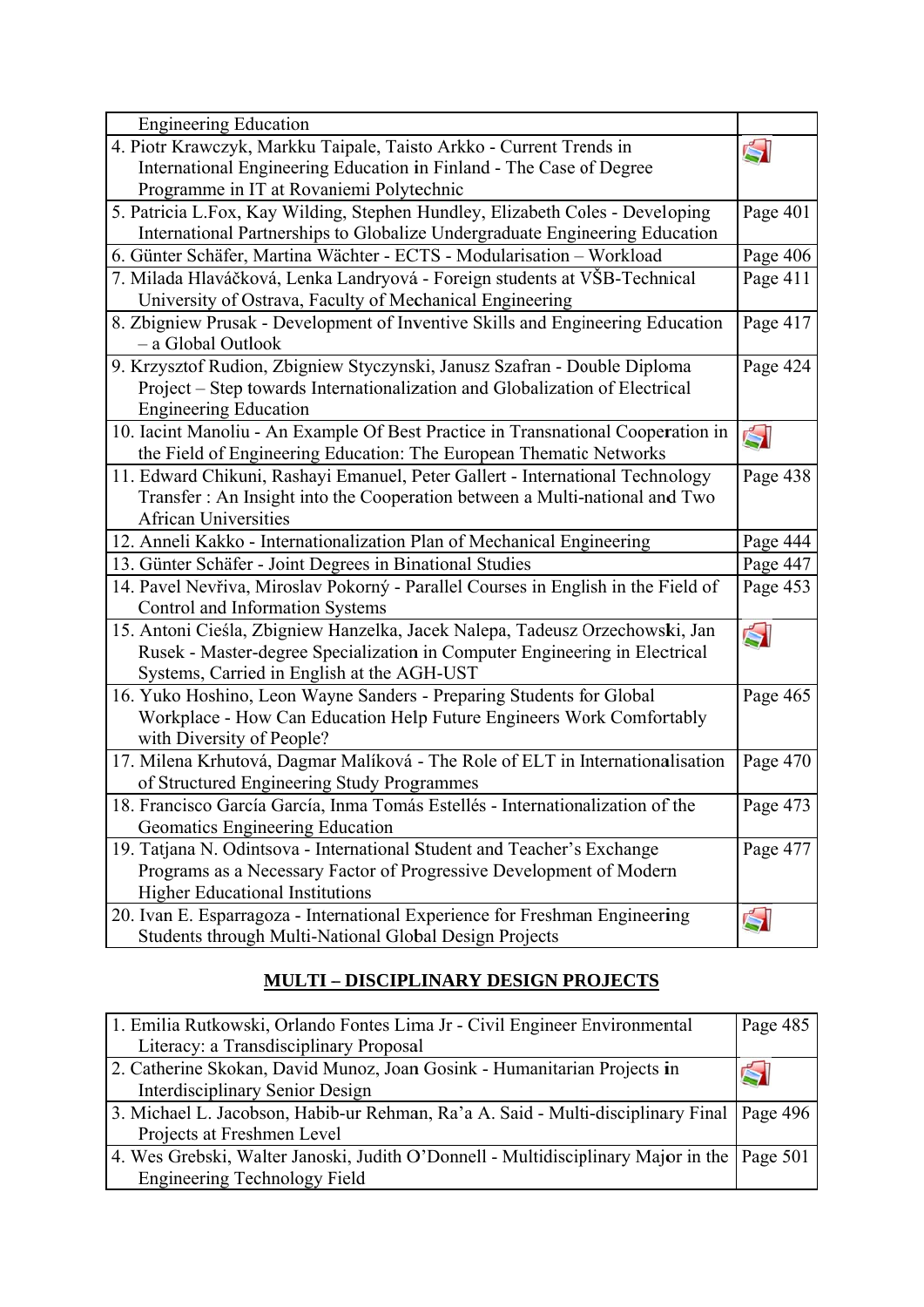| 5. Ganna Zaitseva, Kirill I. Lokhov, I. N. Kapitonov, Konstantin V. Chugunov,<br>Marian Scott - The Strontium Isotopes for the Analyses of the Bone to Study                                                   | Page 504 |
|----------------------------------------------------------------------------------------------------------------------------------------------------------------------------------------------------------------|----------|
| the Questions of Migration, Environment of the Ancient Population<br>6. David F. Barbe - Comprehensive Engineering Entrepreneurship                                                                            | 51       |
| 7. Lung-Sheng Lee, Chun-Chin Lai - Technology Entrepreneurship Promoted by<br>Universities' Incubation Centers in Taiwan - Its Successes and Challenges                                                        | Page 514 |
| 8. Kuen Ming Shu, Shan Ying Pan - The Development of a New Course in<br>Nontraditional Machining                                                                                                               | Ś        |
| 9. Igor M. Verner, David J. Ahlgren - Robot Projects as Education Design<br>Experiments                                                                                                                        | Page 524 |
| 10. Jan Uwe Wolff - Project Based Learning in an International Study<br>Environment                                                                                                                            | Page 530 |
| 11. Dariusz Mrozek, Bożena Małysiak, Jacek Frączek - Information Processing in<br>Bioinformatics Database Systems - Mirror-based Architecture and<br>Approximate Search                                        | Page 535 |
| 12. Gunnar Andersson, Bjørn Gitle Hauge - Learning At The Edge Of Chaos -<br>Reflections On Project Based Learning                                                                                             | Page 541 |
| 13. Anna Friesel - Improving the Engineering Competencies in Education with<br>Multi-Disciplinary Design Projects.                                                                                             | Page 547 |
| 14. Lei Shihe Lei, Zheng Bingzhang, Wang Ni, Wu Hong, Gunnar Andersson -<br>Exploration and Practice of Quality Education on Students' Entrepreneurship<br>and Scientific Innovation                           | Ś        |
| 15. Emilia Rutkowski, Thiago Campi - Didactic Library of Environmental<br>Technologies. A Contribution for the Environmental Literacy of Civil<br>Engineers                                                    | É.       |
| 16. Jiun-Jih Miau, Shau-Shiun Jan, Yi Jen Chan, Wei-Ting Hsu, Guan-Hua Leu,<br>Ying-Ju Lin, Hsin Chung Wang, Shou Hsien Wang, Dar-Yun Chiang, Kung-<br>Ming Chung - A Student Design Project Named Flying Kite | Page 564 |
| 17. Yuan-Chuan Hsu, Li-Chin Chiang - A Novel Instructional Approach to Metal<br>Forming in the Technology-oriented College                                                                                     | Š.       |
| 18. Chin-Hsiang Cheng - A Hands-on Design Course Integrating Computer<br>Drawing, Numerical Simulation, Manufacturing, and Performance Testing for<br>the Stirling Engines                                     | Page 578 |
| 19. Jium-Ming Lin - Contact Force-controlled Surface Profiler Design with<br>Kalman Filtering and Multi-sensor Data Fusion Methods                                                                             | Page 584 |
| 20. Sergey S. Savinskiî - Carbon tubes are promising materials for<br>nanotechnologies                                                                                                                         | Page 594 |
| 21. Uddin Mahbub, Raj A. Chowdhury - Integration of "SIX SIGMA" Into<br>Multidisciplinary Engineering Design Projects.                                                                                         | 5        |
| 22. Jaroslav Knybel, Cyril Klimeš - Fuzzy Petri Nets of Education                                                                                                                                              | ŚI       |
| 23. David J.Ahlgren, Taikang Ning - Integration of CPLD/FPGA Technology in<br>the Undergraduate Engineering Curriculum                                                                                         | Page 607 |
| 24. Zbyszko Bujniewicz - The art of Architecture Based on Multidisciplinary<br>Engineering Aspects.                                                                                                            | Ś        |
| 25. Jhy-Cherng Tsai, Gou-Jen Wang, Shean-Juinn Chiou - Experience on Design<br>and Prototyping of a Wafer Polishing Machine in Undergraduate Capstone<br>Project                                               | Page 618 |
| 26. Pei-Fen Chang, Dau-Chung Wang - A Novel Approach Based on Outcomes-                                                                                                                                        | Page 623 |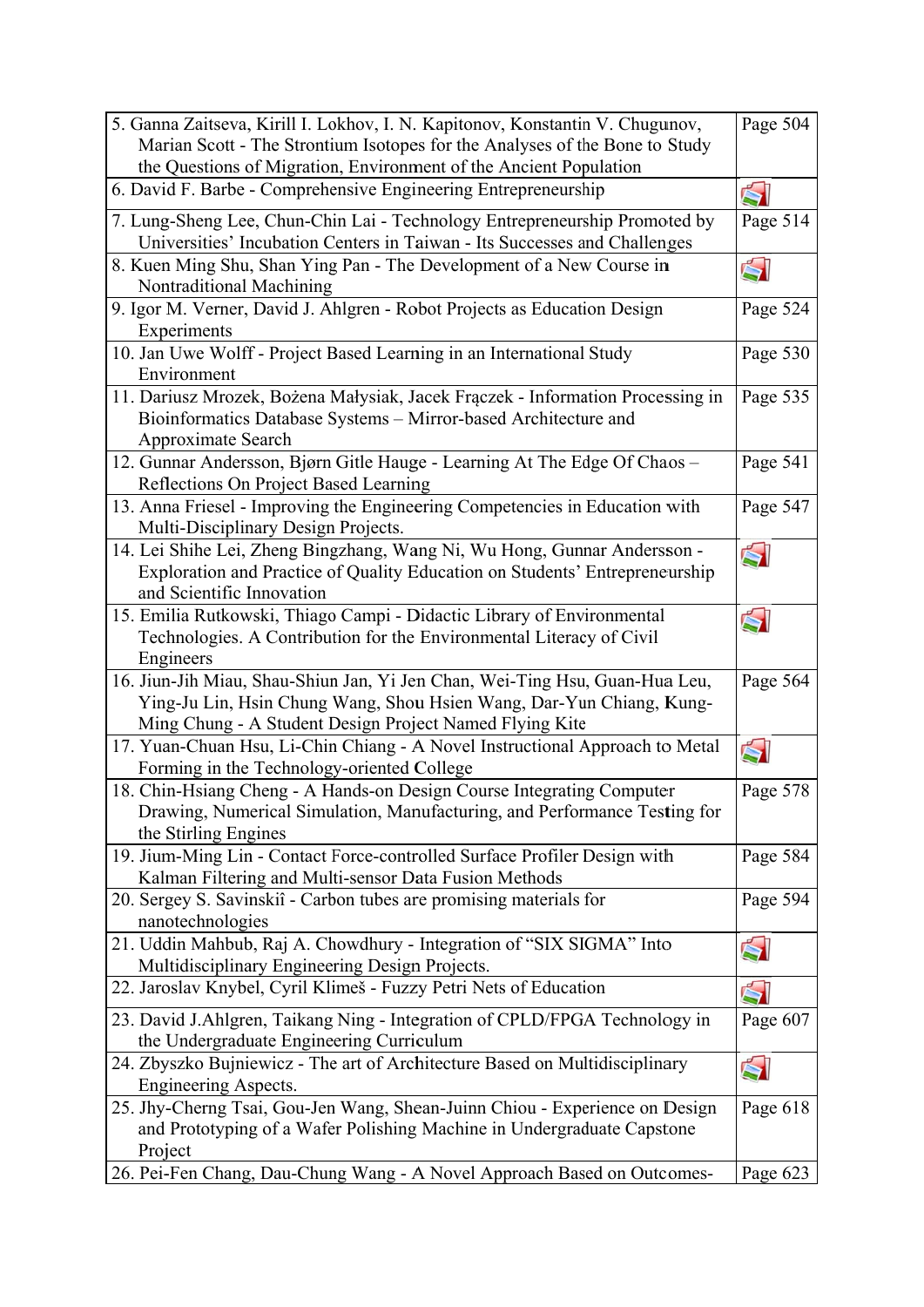| based Criteria to Maximize Students' Performance Outcomes: An example |  |
|-----------------------------------------------------------------------|--|
| from A Mechatronics Course in Taiwan                                  |  |

## **MULTIMEDIA TEACHING TOOLS**

| 1. Angel N. Angelov, Helge Fredrich, Zbigniew A. Styczynski, Günter               | Page 628 |
|-----------------------------------------------------------------------------------|----------|
| Woldenberg - Teaching Electrical Engineering using E-Learning Methods at the      |          |
| Otto-von-Guericke University Magdeburg                                            |          |
| 2. Olivier Vidémé Bossou, Juan R. Mosig - Teaching Matlab Based Toolbox for       | ŚÌ       |
| Antenna Course                                                                    |          |
| 3. Alcínia Z. Sampaio, Pedro G. Henriques, Pedro S. Ferreira, Rui Luizi - Virtual | Page 642 |
| Reality Applied to Visualize Construction Activities - Two Didactic Models        |          |
| 4. Claudia Hallikainen - Multimedia Learning Materials for Foreign Languages:     | $\leq$   |
| Protocall and SPIK                                                                |          |
| 5. Barbara Gąsowska - Multimedia Teaching and Learning Tools in Education         | Page 656 |
| ofSurveyors                                                                       |          |
| 6. Hamid R. Majlesein - Considerations in the Development of a Computer           | Page 660 |
| <b>Networks Teaching Laboratory</b>                                               |          |
| 7. Bhaskar Choubey - A Computer Based Approach to Class Room Teaching of          | Page 665 |
| <b>Computer Networks</b>                                                          |          |
| 8. Carmen Bachiller Martin, Héctor Esteban, Angel Belenguer, Jose V. Morro,       | Page 671 |
| Ana Vidal, Vicente E. Boria - Teaching of Advanced Wave Propagation               |          |
| Phenomena in Passive Waveguide Devices Using MATLAB GUIs                          |          |
| 9. Jacqueline Bridge - A Web-Based Tutorial System in Engineering Dynamics        | Page 679 |
| 10. Yu-Hur Chou, Hsin-Yih Shyu - Development of an Assessment System for          | ŚI       |
| <b>Engineering Courses Using Petri-Net</b>                                        |          |
| 11. Zur'aini Dahlan, Akbariah Mohd. Mahdzir, Habibah@ Norehan Haron, Ismail       | Page 695 |
| Abdullah - Multimedia Prototype of an E-learning Bilingual Model for a            |          |
| <b>Mathematics Learning System</b>                                                |          |
| 12. Piotr Duka - The "Mathematica" Programme in Engineers' Education Process      | Page 697 |
| 13. Eduardo Montero, Cristina Alonso, María Jesús González, Fernando Aguilar,     | ŚI       |
| Montserrat Diez - Student Engagement with Simulations in Engineering              |          |
| <b>Education. A Case Study</b>                                                    |          |

#### NEW TECHNOLOGIES IN MATHEMATICS FOR ENGINEERING AND OTHER **SCIENCES**

| 1. Krystyna Romaniak - The Concept of Teaching Mathematics at the Faculty of  | Page 711 |
|-------------------------------------------------------------------------------|----------|
| Architecture                                                                  |          |
| 2. Jiří Šimonek - Portal Technologies on Czech Universities                   | Page 717 |
| 3. Matilde P. Legua, A. Moraño, M. Sánchez Ruiz - Static and Dynamic Surfaces | Ś        |
| Representation                                                                |          |
| 4. Reidar Kvadsheim, Mari Mehlen - Using FlexLearn to Improve Learning in     |          |
| Mathematics and Statistics: A Web-based Learning-aid Based on Student Self-   |          |
| Administration and Automatic Feedback                                         |          |
| 5. Eric Bell, Helen Grebski, Wes Grebski, Marlene Guers - Impacting           | Page 738 |
| Expectations and Preparation of High School Students Through K-12 Outreach    |          |
| 6. Catherine Skokan, Barbara Moskal, Jennifer Tafoya, Que Nguyen, Laura       |          |
| Kosbar, Judith Duffield - Physical Science And Mathematics In The Middle      |          |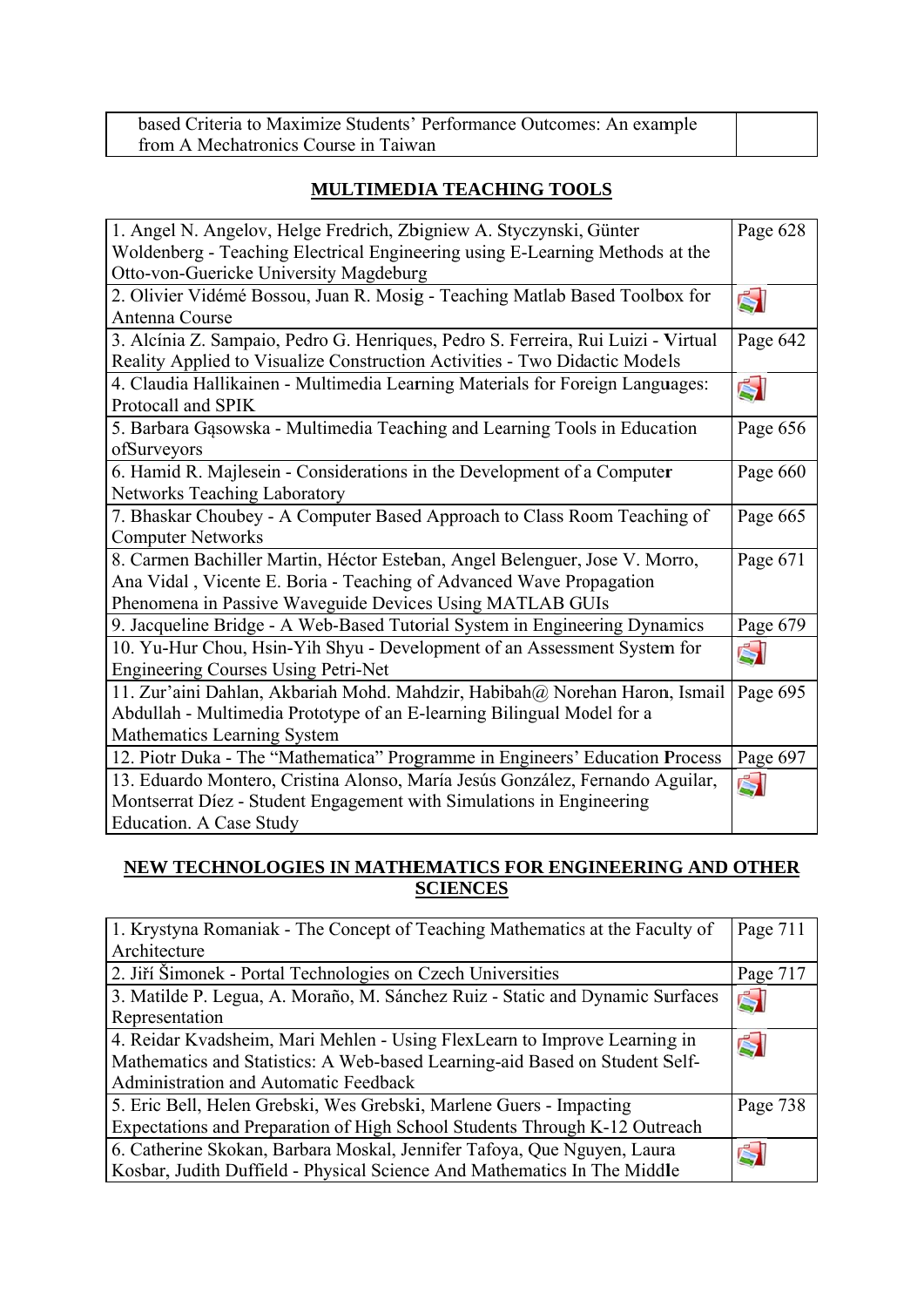School Classroom: An Integrated Approach<br>7. Georgina Echániz Pellicer - Children: Engineers of Tomorrow Engineering the World Today

# S)

# PHYSICS IN ENGINEERING EDUCATION

| 1. Anna Pazdur, Grzegorz Adamiec - Physics and Engineering Education for           |          |
|------------------------------------------------------------------------------------|----------|
| Isotopic Environmental Studies and Environmental Protection.                       | ŚI       |
| 2. Roberto Assumpção - Relativity in Classical Mechanics: Momentum, Energy         |          |
| and the Third Law                                                                  | Ś        |
| 3. Bogusława Adamowicz, Jerzy Krzak, Marian Urbańczyk - Teaching "by               |          |
| Means of Physics" as an Important Tool in the Creation of a European Higher        |          |
| <b>Education Area</b>                                                              | 51       |
| 4. Beata Kauch, Ewa Wilk - The analysis of preparation for the subject Physics for |          |
| the first year students at Faculty of Materials Science and Metallurgy and Faculty |          |
| of Transport at Silesian Technical University                                      | Page 773 |
| 5. Shao-Tsu Chu, Yu-Wen Chu - Implications of Creative Thinking-inspiring          |          |
| Teaching To Occupation Exploration Programs Under Information Electronics          |          |
| Departments in Vocational High Schools                                             | Page 777 |
| 6. Anna Cristina B. D. de Carvalho, Maria Ilná S De Oliveira, Antonio Braga        |          |
| Feliciano - A New Methodology for the Teaching of Experimental Physics             | Page 781 |
| 7. Bogusława Adamowicz, Jerzy Krzak, Marian Urbańczyk, Jerzy Bodzenta -            |          |
| Education in Physics at the Silesian University of Technology in Gliwice           | Page 786 |
| 8. F. Capolino, J. Arnold, F. Bilotti, C. Craeye, R. Gonzalo, F. Martin, V.        |          |
| Podlozny, A. Schuchinsky, S. Tretyakov, S. Zouhdi - Educational Integration at     |          |
| Doctoral Level in the Field of Metamaterials (within the NoE Metamorphose)         | Page 791 |
| 9. Miroslava Ozvoldova, Peter Cernansky, Frantisek Lustig, Frantisek Schauer -     |          |
| Internet Remote Physics Experiments in Student's Laboratory                        | Page 794 |
| 10. Vladimir A. Pinchuk - Once More about Anomalies Physics                        | $\leq$   |
| 11. Andrzej Nowrot - The New Method of Histeresis Loop Investigating               | Page 815 |
| 12. Zbigniew Prusak - Use of Simple Physical Effects to Practice Design and        |          |
| <b>Related Problem Solving</b>                                                     | Page 819 |

# THEORETICAL AND APPLIED GEOMETRY AND GRAPHICS

| 1. Alexander Chernikov - The Geometric Simulation of the Cake Formation<br>Processes (by the Example of Industrial Filtration)       | Page 826              |
|--------------------------------------------------------------------------------------------------------------------------------------|-----------------------|
| 2. Alexey Lyashkov, Vladimir Volkov - Aspects of Display of Surface<br>Projections                                                   | Page 830              |
| 3. Robertas Kersys, Vidmantas Nenorta, Nomeda Puodziuniene - Visualization of<br>the Educational Information in Engineering Graphics | Page 834              |
| 4. Edwin Koźniewski - New Methods of the Computer Aided Design of Roofs in<br><b>Descriptive Geometry</b>                            | $\Longleftrightarrow$ |
| 4. Marek Cyunel, Marcin Jonak, Krystyna Romaniak - Descriptive Geometry in<br>Basis of the Technical Designing                       | Page 843              |
| 5. Hellmuth Stachel - Teaching Spatial Kinematics for Engineers                                                                      | Page 845              |
| 6. Henryk Merta, Stanisław Sulwiński - New Descriptive Geometry or Computer<br>Geometry                                              | Page 852              |